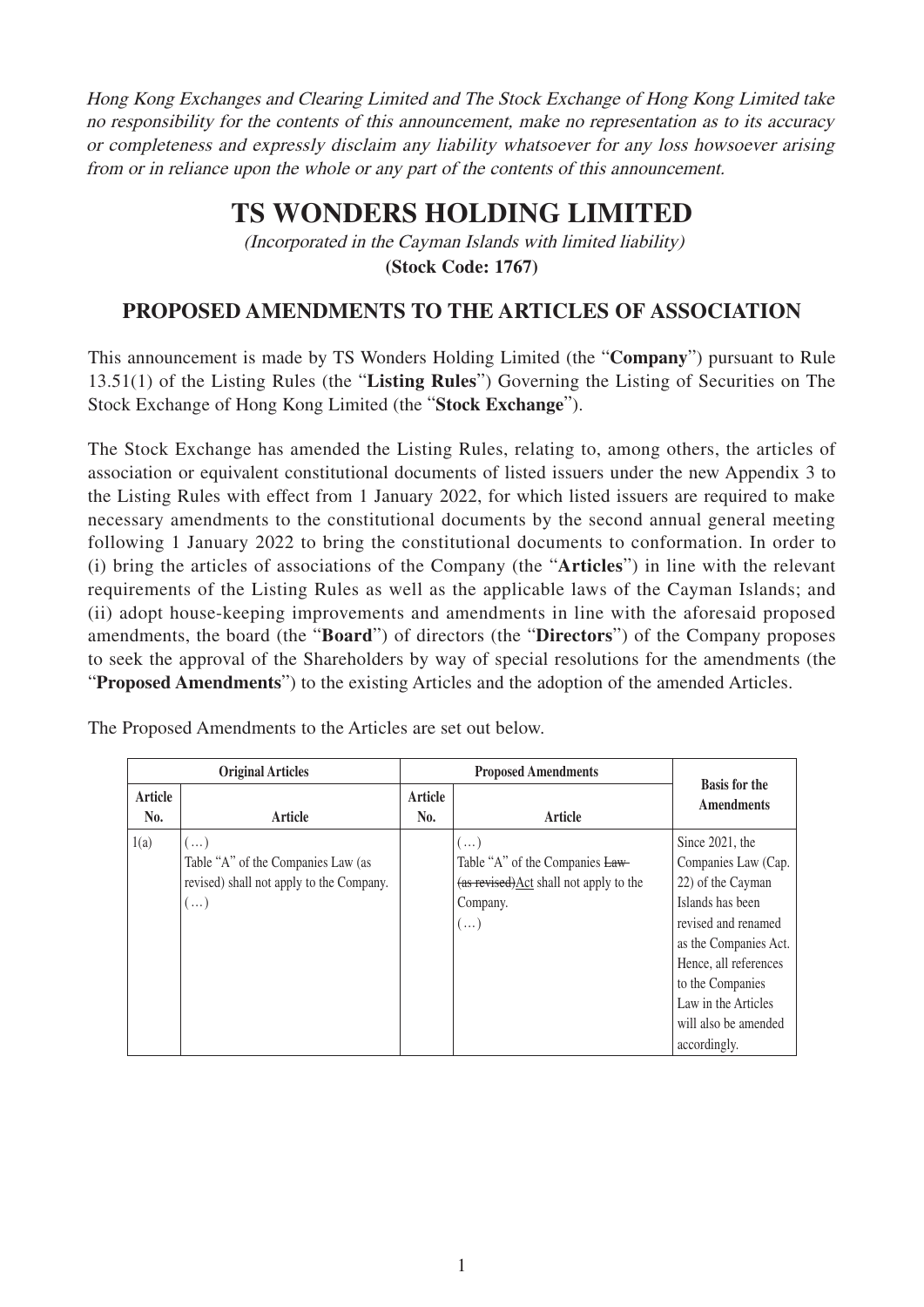|                | <b>Original Articles</b>                                                                                                                                                                                                                                                                                                                                                                                                                 | <b>Proposed Amendments</b> |                                                                                                                                                                                                                                                                                                                                                                                                                                                                                                                                        | <b>Basis for the</b>                                                                                                                                                                                                                        |
|----------------|------------------------------------------------------------------------------------------------------------------------------------------------------------------------------------------------------------------------------------------------------------------------------------------------------------------------------------------------------------------------------------------------------------------------------------------|----------------------------|----------------------------------------------------------------------------------------------------------------------------------------------------------------------------------------------------------------------------------------------------------------------------------------------------------------------------------------------------------------------------------------------------------------------------------------------------------------------------------------------------------------------------------------|---------------------------------------------------------------------------------------------------------------------------------------------------------------------------------------------------------------------------------------------|
| Article<br>No. | <b>Article</b>                                                                                                                                                                                                                                                                                                                                                                                                                           | Article<br>No.             | <b>Article</b>                                                                                                                                                                                                                                                                                                                                                                                                                                                                                                                         | <b>Amendments</b>                                                                                                                                                                                                                           |
| 1(b)           | $(\ldots)$<br>Clearing House: means a clearing house<br>recognised by the laws of the jurisdiction<br>in which the Shares of the Company are<br>listed or quoted with the permission of<br>the Company on a stock exchange in such<br>jurisdiction.<br>$(\dots)$                                                                                                                                                                         | 1(b)                       | $(\ldots)$<br>Clearing House: means a clearing house<br>recognised by the laws of the jurisdiction<br>in which the Shares of the Company are<br>listed or quoted with the permission of<br>the Company on a stock exchange in<br>such jurisdiction including Hong Kong<br>Securities Clearing Company Limited.<br>$(\ldots)$                                                                                                                                                                                                           | Refinement of<br>definition                                                                                                                                                                                                                 |
| 1(b)           | $(\ldots)$<br>Close Associate(s): shall have the<br>meaning as defined in the Listing Rules;<br>$(\ldots)$                                                                                                                                                                                                                                                                                                                               | 1(b)                       | $(\ldots)$<br>Close Associate(s): shall have the<br>meaning as defined in the Listing-<br>Rulesin relation to any Director, shall<br>have the meaning as ascribed to it in the<br><b>Listing Rules except that for purposes</b><br>of Article 104 where the transaction or<br>arrangement to be approved by the Board<br>is a connected transaction under Chapter<br>14A of the Listing Rules, it shall have<br>the same meaning as that ascribed to<br>"associate" in the Listing Rules;<br>$(\ldots)$                                | Refinement of<br>definition                                                                                                                                                                                                                 |
| 1(b)           | $(\ldots)$<br>Companies Law: means the Companies<br>Law (as revised) of the Cayman Islands<br>as amended from time to time and every<br>other act, order regulation or other<br>instrument having statutory effect (as<br>amended from time to time) for the time<br>being in force in the Cayman Islands<br>applying to or affecting the Company, the<br>Memorandum of Association and/or the<br>Articles of Association;<br>$(\ldots)$ | 1(b)                       | $(\ldots)$<br>Companies <b>LawAct</b> : means the<br>Companies Law (as revised) Act, Cap.<br>22 (Act 3 of 1961, as consolidated<br>and revised) of the Cayman Islands, as<br>amended from time to time and every<br>other act, order regulation or other<br>instrument having statutory effect (as<br>amended from time to time) for the time<br>being in force in the Cayman Islands<br>applying to or affecting the Company,<br>the Memorandum of Association of<br>the Company and/or the Articles-of-<br>Association;<br>$(\dots)$ | Since 2021, the<br>Companies Law (Cap.<br>22) of the Cayman<br>Islands has been<br>revised and renamed<br>as the Companies Act.<br>Hence, all references<br>to the Companies<br>Law in the Articles<br>will also be amended<br>accordingly. |
| 1(b)           | $(\ldots)$<br>Register: means the principal register and<br>any branch register of Shareholders of the<br>Company to be maintained at such place<br>within or outside the Cayman Islands as<br>the Board shall determine from time to<br>time;                                                                                                                                                                                           | 1(b)                       | $(\dots)$<br>Register: means the principal register and<br>any branch register of Shareholders of the<br>Company to be maintained at such place<br>within or outside the Cayman Islands as<br>the Board shallmay determine from time<br>to time;                                                                                                                                                                                                                                                                                       | Refinement of<br>definition                                                                                                                                                                                                                 |
| 1(b)           | Registered Office: means the registered<br>office of the Company for the time being<br>as required by the Companies Law;<br>$(\ldots)$                                                                                                                                                                                                                                                                                                   | 1(b)                       | Registered Office: means the registered<br>office of the Company for the time being<br>as required by the Companies LawAct;<br>$(\dots)$                                                                                                                                                                                                                                                                                                                                                                                               | Refinement of<br>definition                                                                                                                                                                                                                 |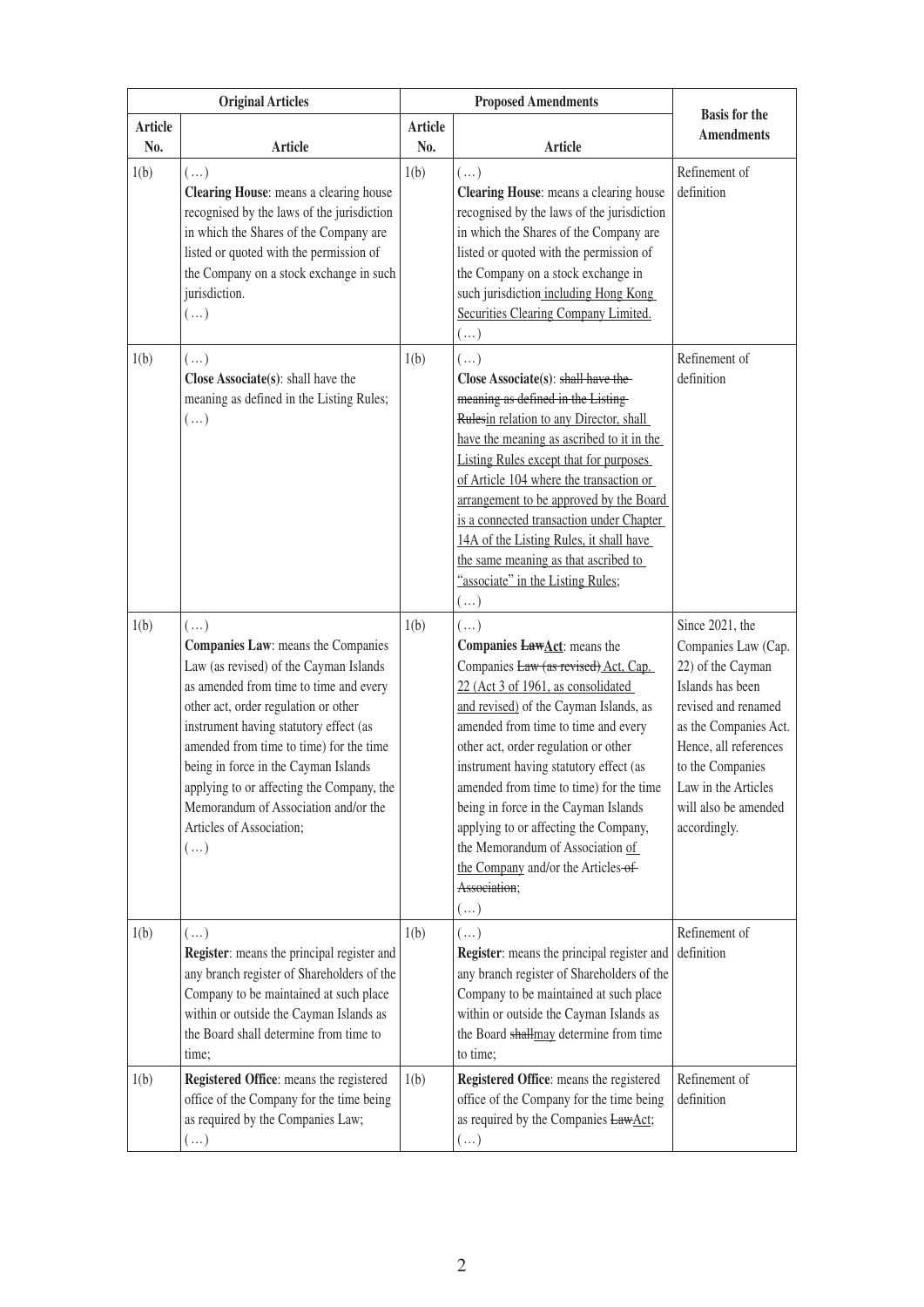|                       | <b>Original Articles</b>                                                                                                                                                                                                                                                                                                                                                                                                        | <b>Proposed Amendments</b> |                                                                                                                                                                                                                                                                                                                                                                                                                                                                                                                                                                                                                                                                                                                                                                                                                                                                                                                                                                                                                           | <b>Basis for the</b>        |
|-----------------------|---------------------------------------------------------------------------------------------------------------------------------------------------------------------------------------------------------------------------------------------------------------------------------------------------------------------------------------------------------------------------------------------------------------------------------|----------------------------|---------------------------------------------------------------------------------------------------------------------------------------------------------------------------------------------------------------------------------------------------------------------------------------------------------------------------------------------------------------------------------------------------------------------------------------------------------------------------------------------------------------------------------------------------------------------------------------------------------------------------------------------------------------------------------------------------------------------------------------------------------------------------------------------------------------------------------------------------------------------------------------------------------------------------------------------------------------------------------------------------------------------------|-----------------------------|
| <b>Article</b><br>No. | <b>Article</b>                                                                                                                                                                                                                                                                                                                                                                                                                  | <b>Article</b><br>No.      | <b>Article</b>                                                                                                                                                                                                                                                                                                                                                                                                                                                                                                                                                                                                                                                                                                                                                                                                                                                                                                                                                                                                            | <b>Amendments</b>           |
| 1(b)                  | $(\ldots)$<br>Secretary: means the person for the<br>time being performing the duties of that<br>office of the Company and includes any<br>assistant, deputy, acting or temporary<br>secretary;                                                                                                                                                                                                                                 | 1(b)                       | $(\ldots)$<br>Secretary: means the person or<br>corporation for the time being performing<br>the duties of that office of the Company<br>and includes any assistant, deputy, acting<br>or temporary secretary;                                                                                                                                                                                                                                                                                                                                                                                                                                                                                                                                                                                                                                                                                                                                                                                                            | Refinement of<br>definition |
| 1(b)                  | $(\ldots)$<br>Shareholder: means the person who<br>is duly registered in the Register as<br>holder for the time being of any Share<br>and includes persons who are jointly so<br>registered;<br>$(\dots)$                                                                                                                                                                                                                       | 1(b)                       | $(\ldots)$<br>Shareholder or member: means the<br>person who is duly registered in the<br>Register as holder for the time being of<br>any Share and includes persons who are<br>jointly so registered;<br>$(\dots)$                                                                                                                                                                                                                                                                                                                                                                                                                                                                                                                                                                                                                                                                                                                                                                                                       | Refinement of<br>definition |
| 1(b)                  | (Nil)                                                                                                                                                                                                                                                                                                                                                                                                                           | 1(b)                       | writing or printing: includes writing,<br>printing, lithography, photography,<br>typewriting and every other mode of<br>representing words or figures in a legible<br>and non-transitory form, and including<br>where the representation takes the form<br>of electronic display, provided that the<br>same is available for download onto a<br>user's computer or for printing through<br>conventional small office equipment or<br>is placed on the Company's website and,<br>in each case, the shareholder concerned<br>(where the relevant provision of these<br>Articles require the delivery or service<br>of any document or notice on him in<br>his capacity as shareholder) has elected<br>for the receipt of the relevant download<br>or notice through electronic means and<br>both the mode of service of the relevant<br>document or notice and the shareholder's<br>election comply with all applicable laws<br>and regulations and the requirements<br>of the stock exchange of the Relevant<br>Territory. | Refinement of<br>definition |
| 1(c)(iii)             | subject to the foregoing provisions of<br>this Article, any words or expressions<br>defined in the Companies Law (except<br>any statutory modification thereof not<br>in force when these Articles become<br>binding on the Company) shall bear<br>the same meaning in these Articles,<br>save that "company" shall where the<br>context permits include any company<br>incorporated in the Cayman Islands or<br>elsewhere; and | 1(c)(iii)                  | subject to the foregoing provisions of<br>this Article, any words or expressions<br>defined in the Companies LawAct (except<br>any statutory modification thereof not<br>in force when these Articles become<br>binding on the Company) shall bear<br>the same meaning in these Articles,<br>save that "company" shall where the<br>context permits include any company<br>incorporated in the Cayman Islands or<br>elsewhere; and                                                                                                                                                                                                                                                                                                                                                                                                                                                                                                                                                                                        |                             |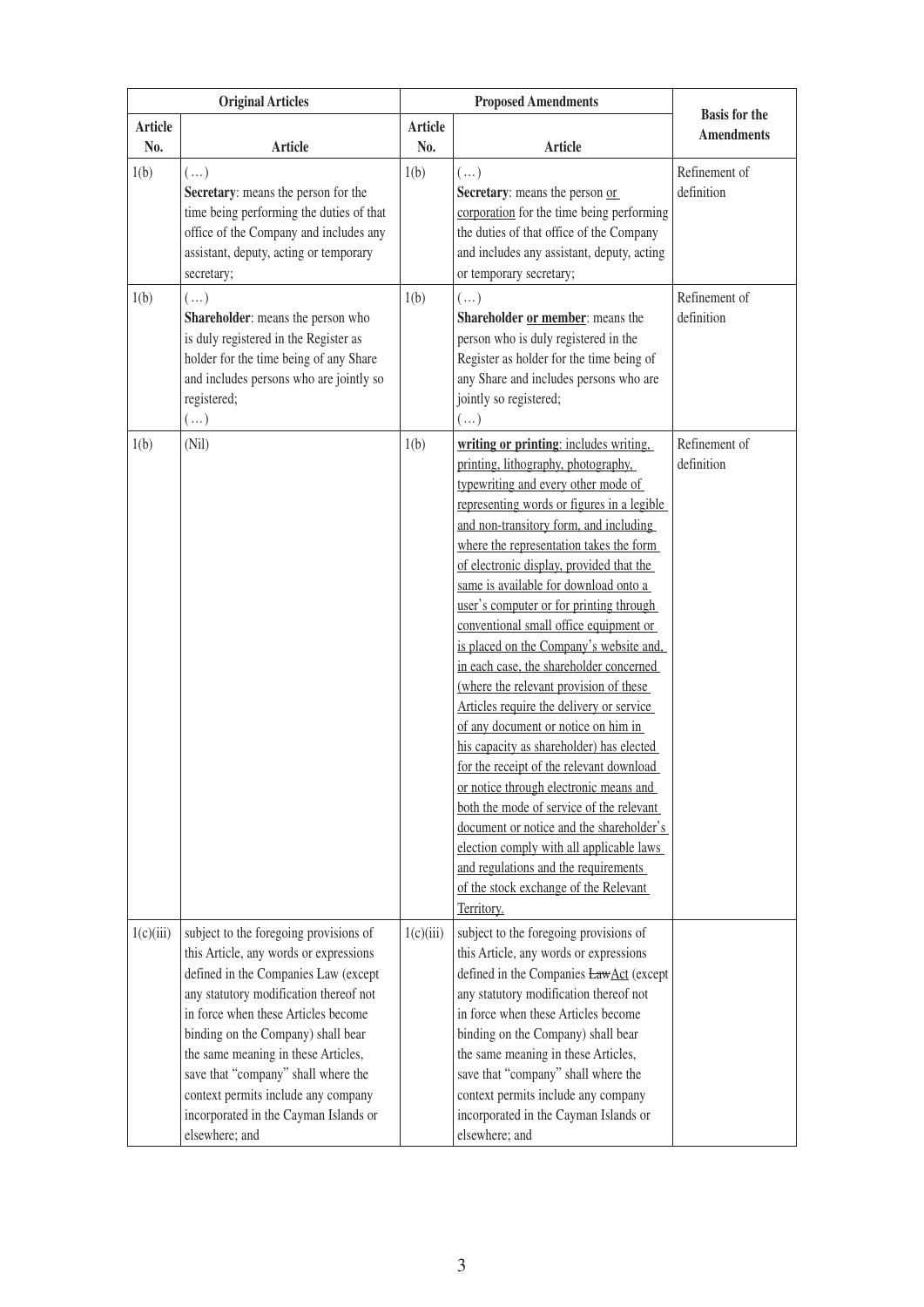| <b>Original Articles</b> |                                             |                | <b>Proposed Amendments</b>                  |                                           |
|--------------------------|---------------------------------------------|----------------|---------------------------------------------|-------------------------------------------|
| <b>Article</b>           |                                             | <b>Article</b> |                                             | <b>Basis for the</b><br><b>Amendments</b> |
| No.                      | Article                                     | No.            | Article                                     |                                           |
| 1(d)                     | At all times during the Relevant Period a   | 1(d)           | At all times during the Relevant Period a   |                                           |
|                          | resolution shall be a Special Resolution    |                | resolution shall be a Special Resolution    |                                           |
|                          | when it has been passed by a majority of    |                | when it has been passed by a majority       |                                           |
|                          | not less than 3⁄4 of the votes cast by such |                | of not less than 34 of the votes cast by    |                                           |
|                          | Shareholders as, being entitled so to do,   |                | such Shareholders as, being entitled so     |                                           |
|                          | vote in person or by proxy or, in the cases |                | to do, vote in person or by proxy or,       |                                           |
|                          | of Shareholders which are corporations,     |                | in the cases of Shareholders which are      |                                           |
|                          | by their respective duly authorised         |                | corporations, by their respective duly      |                                           |
|                          | representatives at a general meeting of     |                | authorised representatives at a general     |                                           |
|                          | which notice specifying the intention       |                | meeting of which notice specifying the-     |                                           |
|                          | to propose the resolution as a special      |                | intention to propose the resolution as a    |                                           |
|                          | resolution has been duly given.             |                | special resolution has been duly given in   |                                           |
|                          |                                             |                | accordance with Article 65.                 |                                           |
| 1(e)                     | A resolution shall be an Ordinary           | 1(e)           | A resolution shall be an Ordinary           |                                           |
|                          | Resolution when it has been passed by       |                | Resolution when it has been passed by       |                                           |
|                          | a simple majority of such Shareholders      |                | a simple majority of such Shareholders      |                                           |
|                          | as, being entitled so to do, vote in person |                | as, being entitled so to do, vote in person |                                           |
|                          | or, where proxies are allowed, by proxy     |                | or, where proxies are allowed, by proxy     |                                           |
|                          | or, in the case of any Shareholder being    |                | or, in the case of any Shareholder being    |                                           |
|                          | a corporation, by its duly authorised       |                | a corporation, by its duly authorised       |                                           |
|                          | representative at a general meeting held    |                | representative at a general meeting held    |                                           |
|                          | in accordance with these Articles and of    |                | in accordance with these Articles and       |                                           |
|                          | which not less than 14 days' notice has     |                | of which notice has been duly given in      |                                           |
|                          | been duly given.                            |                | accordance with Article 65not less than-    |                                           |
|                          |                                             |                | 14 days' notice has been duly given.        |                                           |
|                          | I                                           | 1(h)           | Section 8 and Section 19 of the             |                                           |
|                          |                                             |                | Electronic Transactions Act (2003) of the   |                                           |
|                          |                                             |                | Cayman Islands, as amended from time        |                                           |
|                          |                                             |                | to time, shall not apply to these Articles  |                                           |
|                          |                                             |                | to the extent it imposes obligations or     |                                           |
|                          |                                             |                | requirements in addition to those set out   |                                           |
|                          |                                             |                | in these Articles.                          |                                           |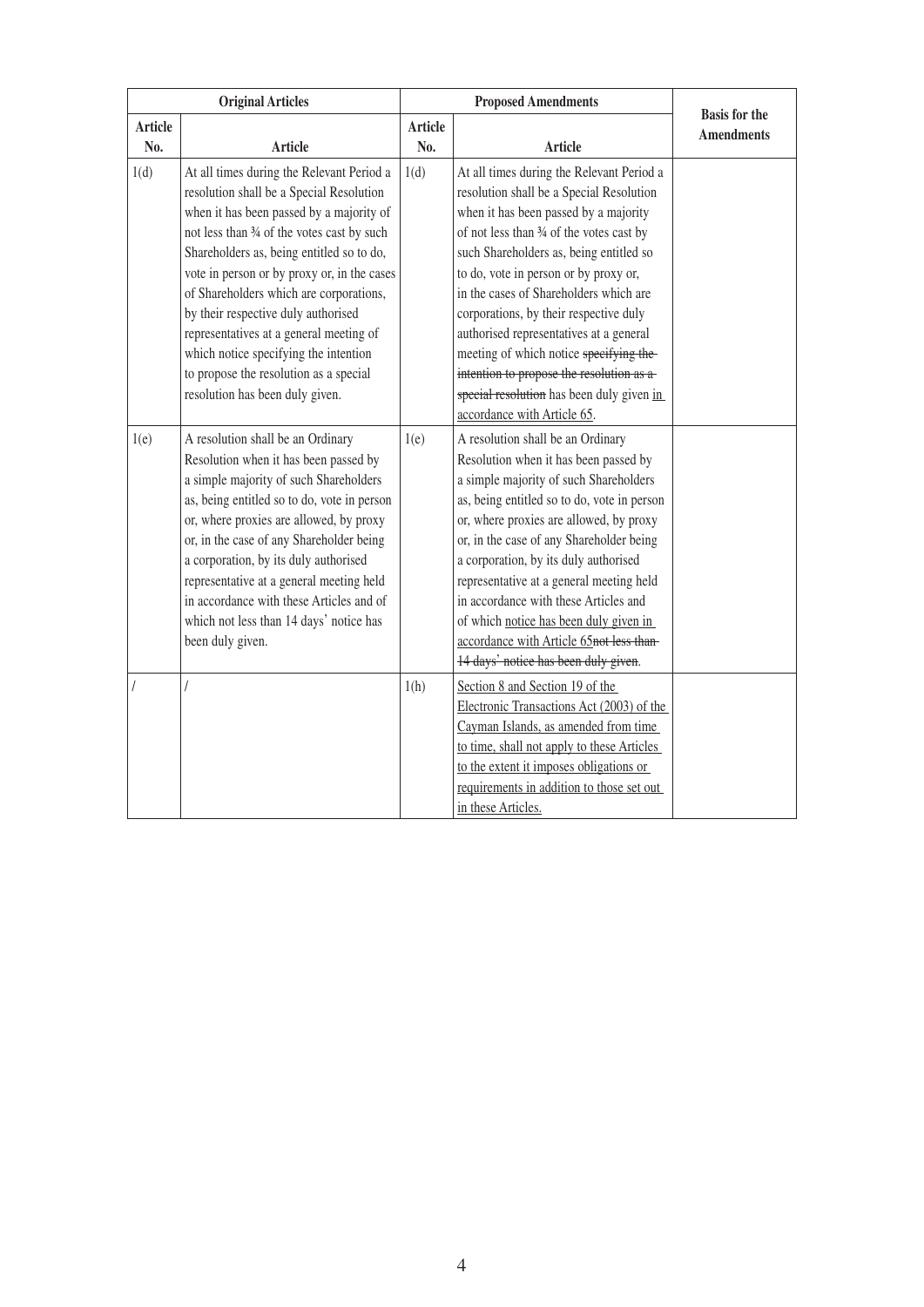| <b>Original Articles</b> |                                               | <b>Proposed Amendments</b> |                                               |                      |
|--------------------------|-----------------------------------------------|----------------------------|-----------------------------------------------|----------------------|
| <b>Article</b>           |                                               | <b>Article</b>             |                                               | <b>Basis</b> for the |
| No.                      | <b>Article</b>                                | No.                        | <b>Article</b>                                | <b>Amendments</b>    |
| 5(a)                     | If at any time the share capital of the       | 5(a)                       | If at any time the share capital of the       | Paragraph 15 of      |
|                          | Company is divided into different classes     |                            | Company is divided into different classes     | Appendix 3           |
|                          | of Shares, all or any of the special rights   |                            | of Shares, all or any of the special rights   |                      |
|                          | attached to any class (unless otherwise       |                            | attached to any class (unless otherwise       |                      |
|                          | provided for by the terms of issue of         |                            | provided for by the terms of issue of the     |                      |
|                          | the Shares of that class) may, subject to     |                            | Shares of that class) may, subject to the     |                      |
|                          | the provisions of the Companies Law,          |                            | provisions of the Companies LawAct,           |                      |
|                          | be varied or abrogated either with the        |                            | be varied or abrogated either with the        |                      |
|                          | consent in writing of the holders of not      |                            | consent in writing of the holders of not      |                      |
|                          | less than 34 in nominal value of the issued   |                            | less than 34 in nominal value of the issued   |                      |
|                          | Shares of that class or with the sanction     |                            | Shares of that class or with the sanction     |                      |
|                          | of a Special Resolution passed at a           |                            | of a Special Resolution passed at a           |                      |
|                          | separate general meeting of the holders       |                            | separate general meeting of the holders       |                      |
|                          | of the Shares of that class. To every such    |                            | of the Shares of that class. To every such    |                      |
|                          | separate general meeting the provisions       |                            | separate general meeting the provisions       |                      |
|                          | of these Articles relating to general         |                            | of these Articles relating to general         |                      |
|                          | meetings shall <i>mutatis mutandis</i> apply, |                            | meetings shall <i>mutatis mutandis</i> apply, |                      |
|                          | but so that the necessary quorum (other       |                            | but so that the necessary quorum (other       |                      |
|                          | than at an adjourned meeting) shall be not    |                            | than at an adjourned meeting) shall be not    |                      |
|                          | less than two persons holding (or, in the     |                            | less than two persons holding (or, in the     |                      |
|                          | case of a Shareholder being a corporation,    |                            | case of a Shareholder being a corporation,    |                      |
|                          | by its duly authorised representative)        |                            | by its duly authorised representative)        |                      |
|                          | or representing by proxy one-third in         |                            | or representing by proxy one-third in         |                      |
|                          | nominal value of the issued Shares of that    |                            | nominal value of the issued Shares of that    |                      |
|                          | class, that the quorum for any meeting        |                            | class, that the quorum for any meeting        |                      |
|                          | adjourned for want of quorum shall be         |                            | adjourned for want of quorum shall be         |                      |
|                          | two Shareholders present in person (or        |                            | two Shareholders present in person (or        |                      |
|                          | in the case of the Shareholder being          |                            | in the case of the Shareholder being          |                      |
|                          | a corporation, by its duly authorised         |                            | a corporation, by its duly authorised         |                      |
|                          | representative) or by proxy (whatever         |                            | representative) or by proxy (whatever         |                      |
|                          | the number of Shares held by them) and        |                            | the number of Shares held by them) and        |                      |
|                          | that any holder of Shares of the class        |                            | that any holder of Shares of the class        |                      |
|                          | present in person (or in the case of the      |                            | present in person (or in the case of the      |                      |
|                          | Shareholder being a corporation, by its       |                            | Shareholder being a corporation, by its       |                      |
|                          | duly authorised representative) or by         |                            | duly authorised representative) or by         |                      |
|                          | proxy may demand a poll.                      |                            | proxy may demand a poll.                      |                      |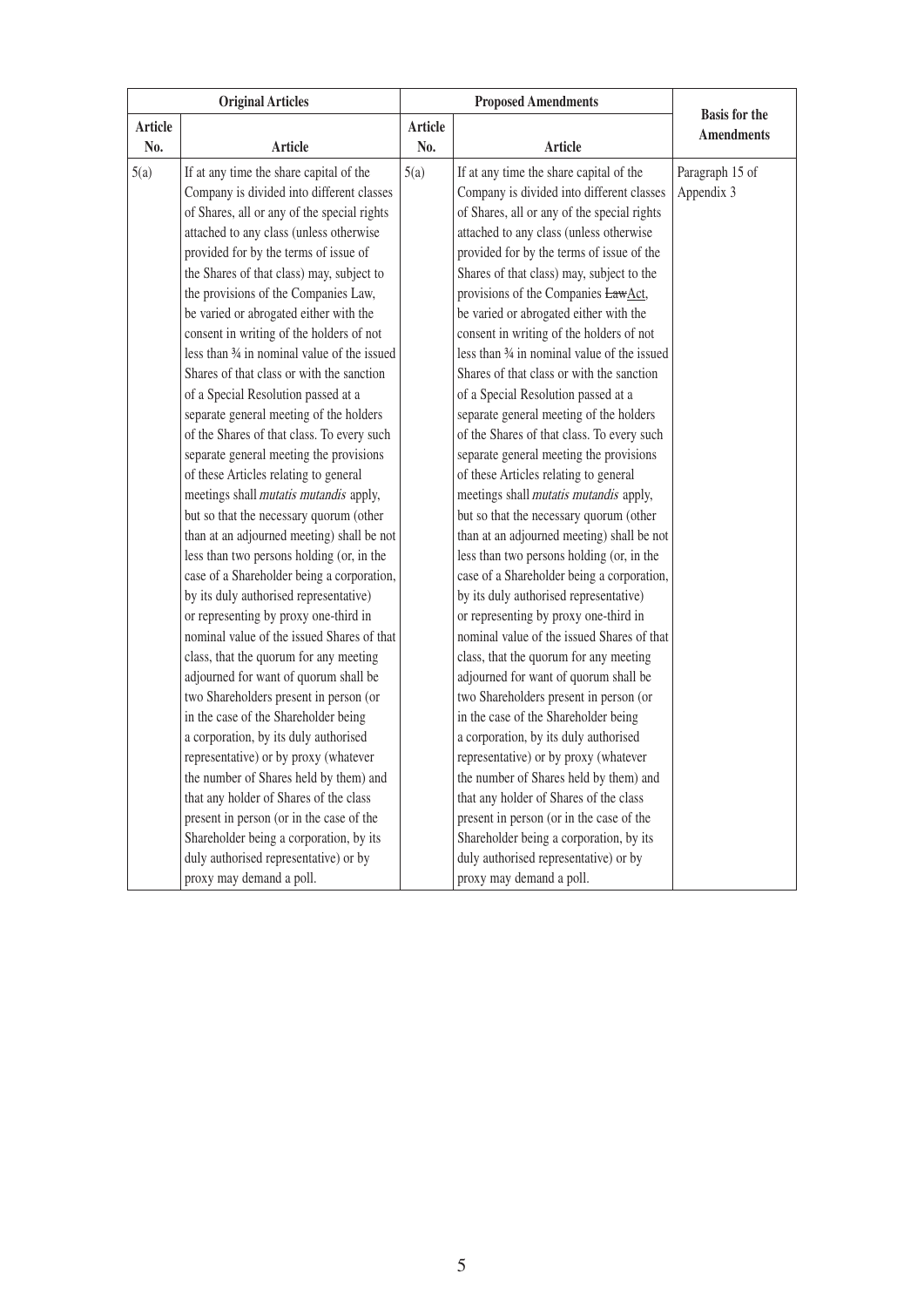|         | <b>Original Articles</b>                     |                | <b>Proposed Amendments</b>                   |                                           |
|---------|----------------------------------------------|----------------|----------------------------------------------|-------------------------------------------|
| Article |                                              | <b>Article</b> |                                              | <b>Basis</b> for the<br><b>Amendments</b> |
| No.     | <b>Article</b>                               | No.            | <b>Article</b>                               |                                           |
| 8       | Any new Shares shall be issued upon          | 8              | Any new Shares shall be issued upon          |                                           |
|         | such terms and conditions and with such      |                | such terms and conditions and with such      |                                           |
|         | rights, privileges or restrictions attached  |                | rights, privileges or restrictions attached  |                                           |
|         | thereto as the general meeting resolving     |                | thereto as the general meeting resolving     |                                           |
|         | upon the creation thereof shall direct,      |                | upon the creation thereof shall direct,      |                                           |
|         | and if no direction be given, subject to     |                | and if no direction be given, subject        |                                           |
|         | the provisions of the Companies Law          |                | to the provisions of the Companies           |                                           |
|         | and of these Articles, as the Board shall    |                | ActCompanies Law and of these Articles,      |                                           |
|         | determine; and in particular such Shares     |                | as the Board shall determine; and in         |                                           |
|         | may be issued with a preferential or         |                | particular such Shares may be issued         |                                           |
|         | qualified right to participate in Dividends  |                | with a preferential or qualified right       |                                           |
|         | and in the distribution of assets of the     |                | to participate in Dividends and in the       |                                           |
|         | Company and with a special right or          |                | distribution of assets of the Company and    |                                           |
|         | without any right of voting.                 |                | with a special right or without any right    |                                           |
|         |                                              |                | of voting. The Company may, subject          |                                           |
|         |                                              |                | to the provisions of the Companies Act.      |                                           |
|         |                                              |                | issue shares which are, or at the option of  |                                           |
|         |                                              |                | the Company or the holders are liable, to    |                                           |
|         |                                              |                | be redeemed.                                 |                                           |
| 11(a)   | All unissued Shares and other                | 11(a)          | All unissued Shares and other                |                                           |
|         | securities of the Company shall be at        |                | securities of the Company shall be at        |                                           |
|         | the disposal of the Board and it may         |                | the disposal of the Board and it may         |                                           |
|         | offer, allot (with or without conferring     |                | offer, allot (with or without conferring     |                                           |
|         | a right of renunciation), grant options      |                | a right of renunciation), grant options      |                                           |
|         | over or otherwise dispose of them to         |                | over or otherwise dispose of them to         |                                           |
|         | such persons, at such times, for such        |                | such persons, at such times, for such        |                                           |
|         | consideration and generally on such terms    |                | consideration and generally on such terms    |                                           |
|         | (subject to Article 9) as it in its absolute |                | (subject to Article 9) as it in its absolute |                                           |
|         | discretion thinks fit, but so that no Shares |                | discretion thinks fit, but so that no Shares |                                           |
|         | shall be issued at a discount. The Board     |                | shall be issued at a discount. The Board     |                                           |
|         | shall, as regards any offer or allotment     |                | shall, as regards any offer or allotment of  |                                           |
|         | of Shares, comply with the provisions of     |                | Shares, comply with the provisions of the    |                                           |
|         | the Companies Law, if and so far as such     |                | Companies LawAct, if and so far as such      |                                           |
|         | provisions may be applicable thereto.        |                | provisions may be applicable thereto.        |                                           |
| 12(a)   | The Company may at any time pay              | 12(a)          | The Company may at any time pay              |                                           |
|         | commission to any person for subscribing     |                | commission to any person for subscribing     |                                           |
|         | or agreeing to subscribe (whether            |                | or agreeing to subscribe (whether            |                                           |
|         | absolutely or conditionally) for any         |                | absolutely or conditionally) for any         |                                           |
|         | Shares or procuring or agreeing to           |                | Shares or procuring or agreeing to           |                                           |
|         | procure subscriptions (whether absolute      |                | procure subscriptions (whether absolute      |                                           |
|         | or conditional) for any Shares, but so       |                | or conditional) for any Shares, but so that  |                                           |
|         | that the conditions and requirements of      |                | the conditions and requirements of the       |                                           |
|         | the Companies Law shall be observed          |                | Companies LawAct shall be observed           |                                           |
|         | and complied with, and in each case the      |                | and complied with, and in each case the      |                                           |
|         | commission shall not exceed 10% of the       |                | commission shall not exceed 10% of the       |                                           |
|         | price at which the Shares are issued.        |                | price at which the Shares are issued.        |                                           |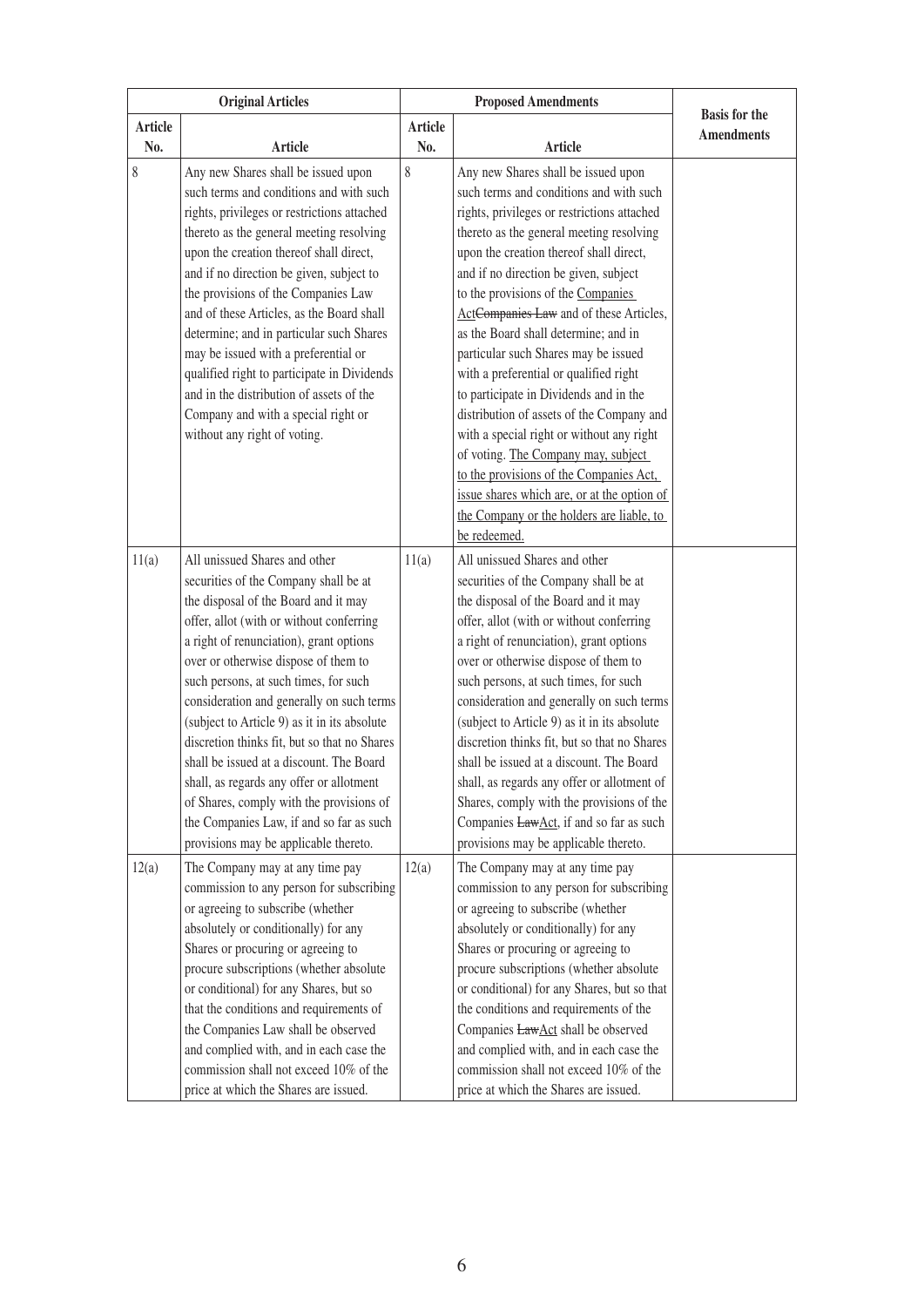|                | <b>Original Articles</b>                                                                                                                                                                                                                                                                                                                                                                                                                                                                                                                                                                                                                | <b>Proposed Amendments</b> |                                                                                                                                                                                                                                                                                                                                                                                                                                                                                                                                                                                                                                               |                                           |
|----------------|-----------------------------------------------------------------------------------------------------------------------------------------------------------------------------------------------------------------------------------------------------------------------------------------------------------------------------------------------------------------------------------------------------------------------------------------------------------------------------------------------------------------------------------------------------------------------------------------------------------------------------------------|----------------------------|-----------------------------------------------------------------------------------------------------------------------------------------------------------------------------------------------------------------------------------------------------------------------------------------------------------------------------------------------------------------------------------------------------------------------------------------------------------------------------------------------------------------------------------------------------------------------------------------------------------------------------------------------|-------------------------------------------|
| Article<br>No. | <b>Article</b>                                                                                                                                                                                                                                                                                                                                                                                                                                                                                                                                                                                                                          | <b>Article</b><br>No.      | <b>Article</b>                                                                                                                                                                                                                                                                                                                                                                                                                                                                                                                                                                                                                                | <b>Basis</b> for the<br><b>Amendments</b> |
| 12(b)          | If any Shares are issued for the purpose<br>of raising money to defray the expenses<br>of the construction of any works or<br>buildings or the provision of any plant<br>which cannot be made profitable within a<br>period of one year, the Company may pay<br>interest on so much of that share capital<br>as is for the time being paid up for the<br>period and, subject to any conditions and<br>restrictions mentioned in the Companies<br>Law, may charge the sum so paid by way<br>of interest to capital as part of the cost of<br>construction of the works or buildings, or<br>the provisions of the plant.                  | 12(b)                      | If any Shares are issued for the purpose<br>of raising money to defray the expenses<br>of the construction of any works or<br>buildings or the provision of any plant<br>which cannot be made profitable within a<br>period of one year, the Company may pay<br>interest on so much of that share capital<br>as is for the time being paid up for the<br>period and, subject to any conditions and<br>restrictions mentioned in the Companies<br>LawAct, may charge the sum so paid<br>by way of interest to capital as part of<br>the cost of construction of the works or<br>buildings, or the provisions of the plant.                     |                                           |
| 13(c)          | The Company may from time to time by<br>Ordinary Resolution:<br>$(\ldots)$<br>divide its unissued Shares into several<br>classes and attach thereto respectively<br>any preferential, deferred, qualified or<br>special rights, privileges or conditions;                                                                                                                                                                                                                                                                                                                                                                               | 13(c)                      | The Company may from time to time by<br>Ordinary Resolution:<br>$(\ldots)$<br>divide its unissued Shares into several<br>classes and attach thereto respectively<br>any preferential, deferred, qualified or<br>special rights, privileges or conditions;                                                                                                                                                                                                                                                                                                                                                                                     |                                           |
| 13(d)          | sub-divide its Shares or any of them into<br>Shares of smaller amount than is fixed<br>by the Memorandum of Association,<br>subject nevertheless to the provisions<br>of the Companies Law, and so that the<br>resolution whereby any Share is sub-<br>divided may determine that, as between<br>the holders of the Shares resulting from<br>such sub-division, one or more of the<br>Shares may have any such preferred or<br>other special rights over, or may have<br>such deferred rights or be subject to any<br>such restrictions as compared with the<br>others as the Company has power to<br>attach to unissued or new Shares; | 13(d)                      | sub-divide its Shares or any of them into<br>Shares of smaller amount than is fixed<br>by theits Memorandum of Association,<br>subject nevertheless to the provisions of<br>the Companies LawAct, and so that the<br>resolution whereby any Share is sub-<br>divided may determine that, as between<br>the holders of the Shares resulting from<br>such sub-division, one or more of the<br>Shares may have any such preferred or<br>other special rights over, or may have<br>such deferred rights or be subject to any<br>such restrictions as compared with the<br>others as the Company has power to<br>attach to unissued or new Shares; |                                           |
| 15(a)          | Subject to the Companies Law, or any<br>other law or so far as not prohibited<br>by any law and subject to any rights<br>conferred on the holders of any class of<br>Shares, $(\ldots)$                                                                                                                                                                                                                                                                                                                                                                                                                                                 | 15(a)                      | Subject to the Companies LawAct, or<br>any other law or so far as not prohibited<br>by any law and subject to any rights<br>conferred on the holders of any class of<br>Shares, $(\dots)$                                                                                                                                                                                                                                                                                                                                                                                                                                                     |                                           |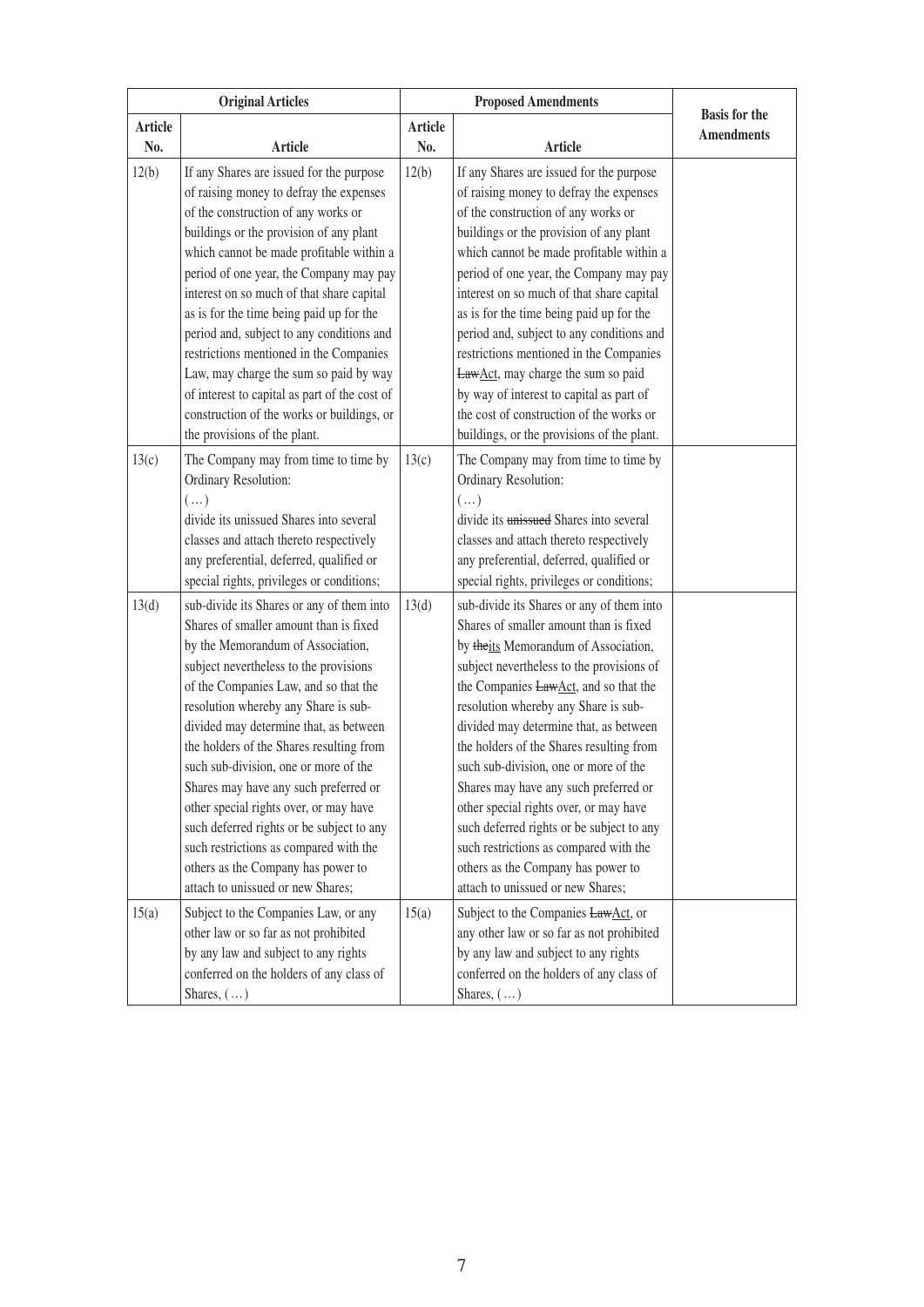|         | <b>Original Articles</b>                                                                                                                                                                                                                                                                                                                                                                                                                                   | <b>Proposed Amendments</b> |                                                                                                                                                                                                                                                                                                                                                                                                                                                               |                                           |
|---------|------------------------------------------------------------------------------------------------------------------------------------------------------------------------------------------------------------------------------------------------------------------------------------------------------------------------------------------------------------------------------------------------------------------------------------------------------------|----------------------------|---------------------------------------------------------------------------------------------------------------------------------------------------------------------------------------------------------------------------------------------------------------------------------------------------------------------------------------------------------------------------------------------------------------------------------------------------------------|-------------------------------------------|
| Article |                                                                                                                                                                                                                                                                                                                                                                                                                                                            | <b>Article</b>             |                                                                                                                                                                                                                                                                                                                                                                                                                                                               | <b>Basis for the</b><br><b>Amendments</b> |
| No.     | Article                                                                                                                                                                                                                                                                                                                                                                                                                                                    | No.                        | Article                                                                                                                                                                                                                                                                                                                                                                                                                                                       |                                           |
| 15(b)   | Subject to the provisions of the<br>Companies Law and the Memorandum of<br>Association of the Company, and to any<br>special rights conferred on the holders<br>of any Shares or attaching to any class<br>of Shares, Shares may be issued on the<br>terms that they may, at the option of the<br>Company or the holders thereof, be liable<br>to be redeemed on such terms and in such<br>manner, including out of capital, as the<br>Board may deem fit. | 15(b)                      | Subject to the provisions of the<br>Companies LawAct and the Memorandum<br>of Association of the Company, and<br>to any special rights conferred on the<br>holders of any Shares or attaching to any<br>class of Shares, Shares may be issued on<br>the terms that they may, at the option of<br>the Company or the holders thereof, be<br>liable to be redeemed on such terms and<br>in such manner, including out of capital,<br>as the Board may deem fit. |                                           |
| 15(c)   | Where the Company purchases for<br>redemption a redeemable Share,<br>purchases not made through the market<br>or by tender shall be limited to a<br>maximum price, and if purchases are by<br>tender, tenders shall be available to all<br>Shareholders alike.                                                                                                                                                                                             | 15(c)                      | [RESERVED]. Where the Company-<br>purchases for redemption a redeemable-<br>Share, purchases not made through the-<br>market or by tender shall be limited to a-<br>maximum price, and if purchases are by-<br>tender, tenders shall be available to all-<br>Shareholders alike.                                                                                                                                                                              |                                           |
| 15(d)   | Subject to the provisions of the<br>Companies Law and the Memorandum of<br>Association of the Company, and to any<br>special rights conferred on the holders<br>of any Shares or attaching to any class<br>of Shares, Shares may be issued on the<br>terms that they may, at the option of the<br>Company or the holders thereof, be liable<br>to be redeemed on such terms and in such<br>manner, including out of capital, as the<br>Board may deem fit. | 15(d)                      | Subject to the provisions of the<br>Companies LawAct and the Memorandum<br>of Association of the Company, and<br>to any special rights conferred on the<br>holders of any Shares or attaching to any<br>class of Shares, Shares may be issued on<br>the terms that they may, at the option of<br>the Company or the holders thereof, be<br>liable to be redeemed on such terms and<br>in such manner, including out of capital,<br>as the Board may deem fit. |                                           |
| 17(a)   | The Board shall cause to be kept the<br>Register and there shall be entered<br>therein the particulars required under the<br>Companies Law.                                                                                                                                                                                                                                                                                                                | 17(a)                      | The Board shall cause to be kept the<br>Register and there shall be entered<br>therein the particulars required under the<br>Companies LawAct.                                                                                                                                                                                                                                                                                                                |                                           |
| 17(b)   | Subject to the provisions of the<br>Companies Law, if the Board considers<br>it necessary or appropriate, the Company<br>may establish and maintain a principal<br>or branch register of Shareholders at<br>such location as the Board thinks fit and,<br>during the Relevant Period, the Company<br>shall keep its principal or a branch<br>register of Shareholders in Hong Kong.                                                                        | 17(b)                      | Subject to the provisions of the<br>Companies LawAct, if the Board<br>considers it necessary or appropriate,<br>the Company may establish and<br>maintain a principal or branch register<br>of Shareholders at such location as<br>the Board thinks fit and, during the<br>Relevant Period, the Company shall<br>keep its principal or a branch register of<br>Shareholders in Hong Kong.                                                                     |                                           |
| 18(a)   | Every person whose name is entered as<br>a Shareholder in the Register shall be<br>entitled to receive within the relevant<br>time limit as prescribed in the Companies<br>Law or as the HK Stock Exchange may<br>from time to time determine, whichever<br>is shorter, $(\dots)$                                                                                                                                                                          | 18(a)                      | Every person whose name is entered as<br>a Shareholder in the Register shall be<br>entitled to receive within the relevant<br>time limit as prescribed in the Companies<br><b>LawAct</b> or as the HK Stock Exchange<br>may from time to time determine,<br>whichever is shorter, $(\ldots)$                                                                                                                                                                  |                                           |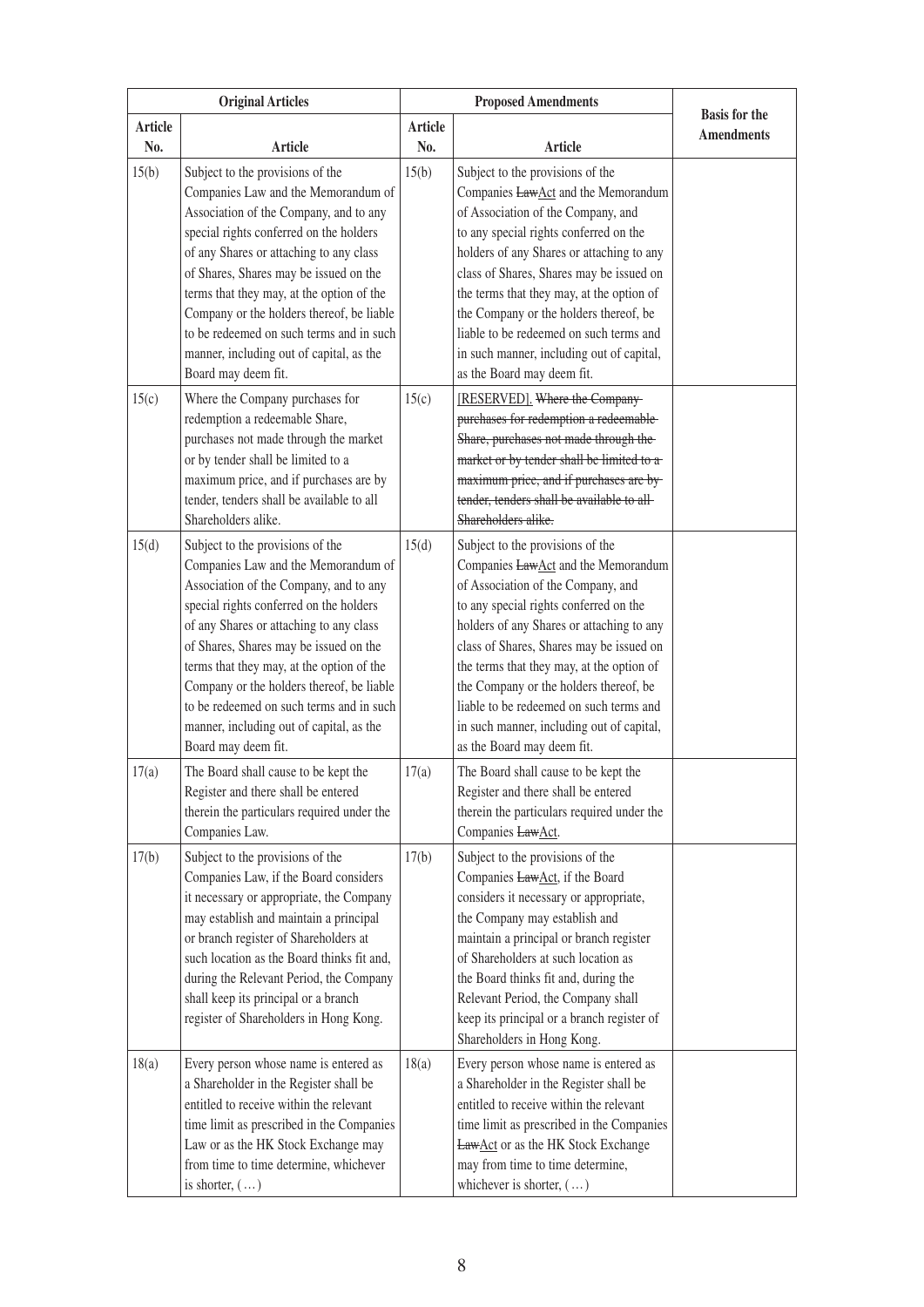| <b>Original Articles</b> |                                                                                                                                                                                                                                                                                                                                                                                                                                                                                                                                       | <b>Proposed Amendments</b> |                                                                                                                                                                                                                                                                                                                                                                                                                                                                                                                                                                                                                                                                                                                      |                                           |
|--------------------------|---------------------------------------------------------------------------------------------------------------------------------------------------------------------------------------------------------------------------------------------------------------------------------------------------------------------------------------------------------------------------------------------------------------------------------------------------------------------------------------------------------------------------------------|----------------------------|----------------------------------------------------------------------------------------------------------------------------------------------------------------------------------------------------------------------------------------------------------------------------------------------------------------------------------------------------------------------------------------------------------------------------------------------------------------------------------------------------------------------------------------------------------------------------------------------------------------------------------------------------------------------------------------------------------------------|-------------------------------------------|
| Article<br>No.           | <b>Article</b>                                                                                                                                                                                                                                                                                                                                                                                                                                                                                                                        | <b>Article</b><br>No.      | <b>Article</b>                                                                                                                                                                                                                                                                                                                                                                                                                                                                                                                                                                                                                                                                                                       | <b>Basis</b> for the<br><b>Amendments</b> |
| 39                       | Subject to the Companies Law, all<br>transfers of Shares shall be effected by<br>transfer in writing in the usual or common<br>form or in such other form as the Board<br>may accept provided always that it shall<br>be in such a form prescribed by the HK<br>Stock Exchange and may be under hand<br>only or, if the transferor or transferee is a<br>Clearing House (or its nominee(s)), under<br>hand or by machine imprinted signature<br>or by such other means of execution as<br>the Board may approve from time to<br>time. | 39                         | Subject to the Companies LawAct, all<br>transfers of Shares shall be effected by<br>transfer in writing in the usual or common<br>form or in such other form as the Board<br>may accept provided always that it shall<br>be in such a form prescribed by the HK<br>Stock Exchange and may be under hand<br>only or, if the transferor or transferee is a<br>Clearing House (or its nominee(s)), under<br>hand or by machine imprinted signature<br>or by such other means of execution as<br>the Board may approve from time to<br>time.                                                                                                                                                                             |                                           |
| 41(c)                    | Notwithstanding anything contained<br>in these Articles, the Company shall<br>as soon as practicable and on a regular<br>basis record in the principal Register<br>all removals of Shares effected on any<br>branch Register and shall at all times<br>maintain the principal Register and<br>all branch Registers in all respects in<br>accordance with the Companies Law.                                                                                                                                                           | 41(c)                      | Notwithstanding anything contained<br>in these Articles, the Company shall<br>as soon as practicable and on a regular<br>basis record in the principal Register<br>all removals of Shares effected on any<br>branch Register and shall at all times<br>maintain the principal Register and<br>all branch Registers in all respects in<br>accordance with the Companies LawAct.                                                                                                                                                                                                                                                                                                                                       |                                           |
|                          |                                                                                                                                                                                                                                                                                                                                                                                                                                                                                                                                       | 41(d)                      | Notwithstanding the provisions of<br>Articles $41(a)$ to (c) above, at all times<br>during the Relevant Period, title to<br>such listed shares may be evidenced<br>and transferred in accordance with the<br>laws applicable to and the Listing Rules<br>that are or shall be applicable to such<br>listed shares. The Register in respect of<br>its listed shares (whether the principal<br>Register or a branch Register) may be<br>kept by recording the particulars required<br>by Section 40 of the Companies Act in<br>a form otherwise than legible if such<br>recording otherwise complies with the<br>laws applicable to and the Listing Rules<br>that are or shall be applicable to such<br>listed shares. |                                           |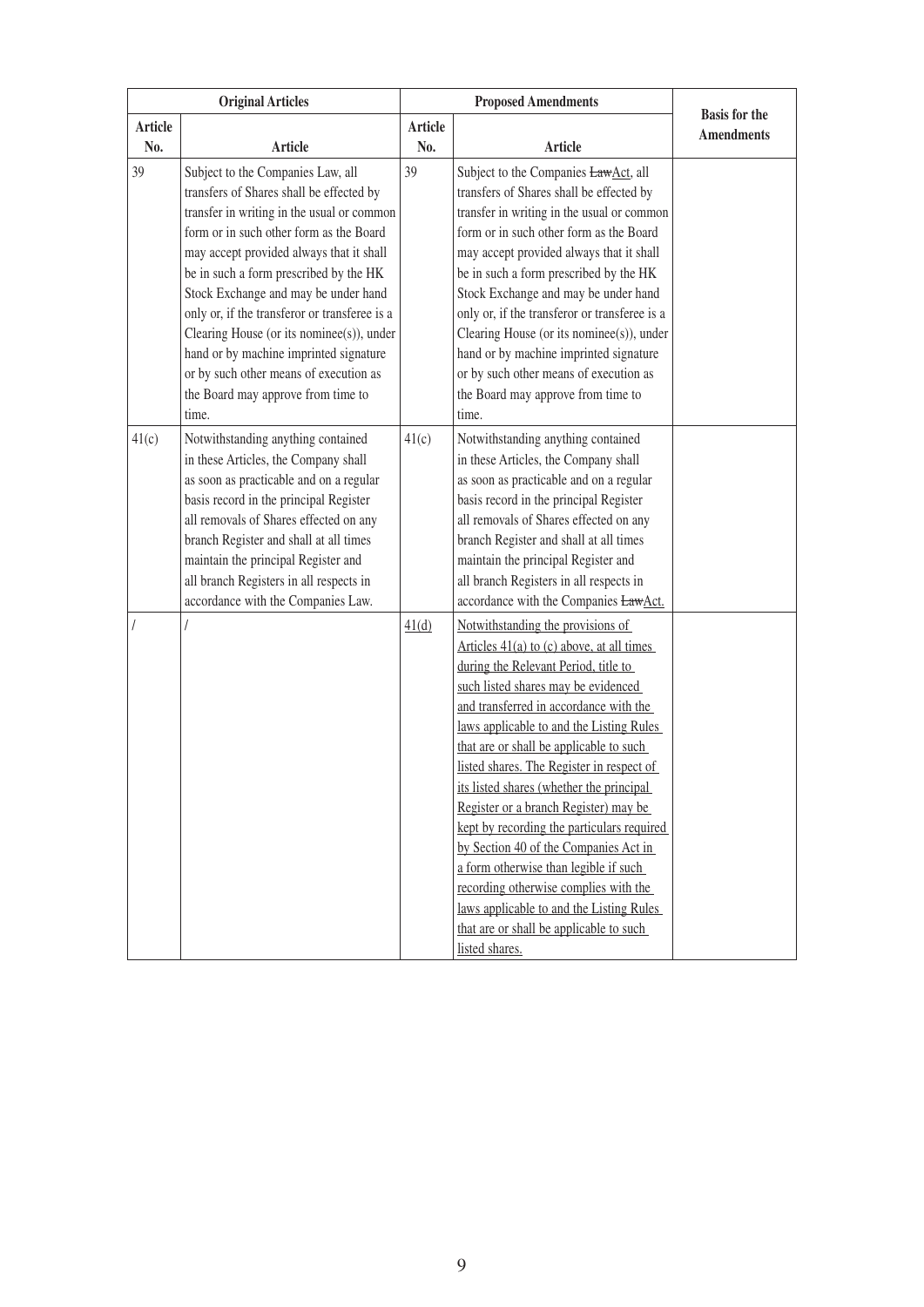| <b>Original Articles</b> |                                           |                | <b>Proposed Amendments</b>                  |                                           |
|--------------------------|-------------------------------------------|----------------|---------------------------------------------|-------------------------------------------|
| <b>Article</b>           |                                           | <b>Article</b> |                                             | <b>Basis for the</b><br><b>Amendments</b> |
| No.                      | <b>Article</b>                            | No.            | <b>Article</b>                              |                                           |
| 62                       | At all times during the Relevant Period   | 62             | At all times during the Relevant Period     | Paragraph 14(1) of                        |
|                          | other than the year of the Company's      |                | other than the year of the Company's        | Appendix 3 to Listing                     |
|                          | adoption of these Articles, the Company   |                | adoption of these Articles, the Company     | Rules                                     |
|                          | shall in each year hold a general meeting |                | shall in each financial year hold a general |                                           |
|                          | as its annual general meeting in addition |                | meeting as its annual general meeting       |                                           |
|                          | to any other meeting in that year and     |                | in addition to any other meeting in that    |                                           |
|                          | shall specify the meeting as such in      |                | financial year and shall specify the        |                                           |
|                          | the notice calling it; and not more than  |                | meeting as such in the notice calling it;   |                                           |
|                          | 15 Months (or such longer period as       |                | and such annual general meeting must        |                                           |
|                          | may be authorised by the HK Stock         |                | be held within 6 months after the end of    |                                           |
|                          | Exchange) shall elapse between the        |                | the Company's financial year (not more-     |                                           |
|                          | date of one annual general meeting of     |                | than 15 Months (or such longer period as    |                                           |
|                          | the Company and that of the next. The     |                | may be authorised permitted by the HK       |                                           |
|                          | annual general meeting shall be held in   |                | Stock Exchange) shall elapse between        |                                           |
|                          | the Relevant Territory or elsewhere as    |                | the date of one annual general meeting      |                                           |
|                          | may be determined by the Board and at     |                | of the Company and that of the next. The    |                                           |
|                          | such time and place as the Board shall    |                | annual general meeting shall be held in     |                                           |
|                          | appoint. A meeting of the Shareholders    |                | the Relevant Territory or elsewhere as      |                                           |
|                          | or any class thereof may be held by       |                | may be determined by the Board and at       |                                           |
|                          | means of such telephone, electronic       |                | such time and place as the Board shall      |                                           |
|                          | or other communication facilities as      |                | appoint. A meeting of the Shareholders      |                                           |
|                          | permit all persons participating in the   |                | or any class thereof may be held by         |                                           |
|                          | meeting to communicate with each other    |                | means of such telephone, electronic         |                                           |
|                          | simultaneously and instantaneously, and   |                | or other communication facilities as        |                                           |
|                          | participation in such a meeting shall     |                | permit all persons participating in the     |                                           |
|                          | constitute presence at such meetings.     |                | meeting to communicate with each other      |                                           |
|                          |                                           |                | simultaneously and instantaneously, and     |                                           |
|                          |                                           |                | participation in such a meeting shall       |                                           |
|                          |                                           |                | constitute presence at such meetings.       |                                           |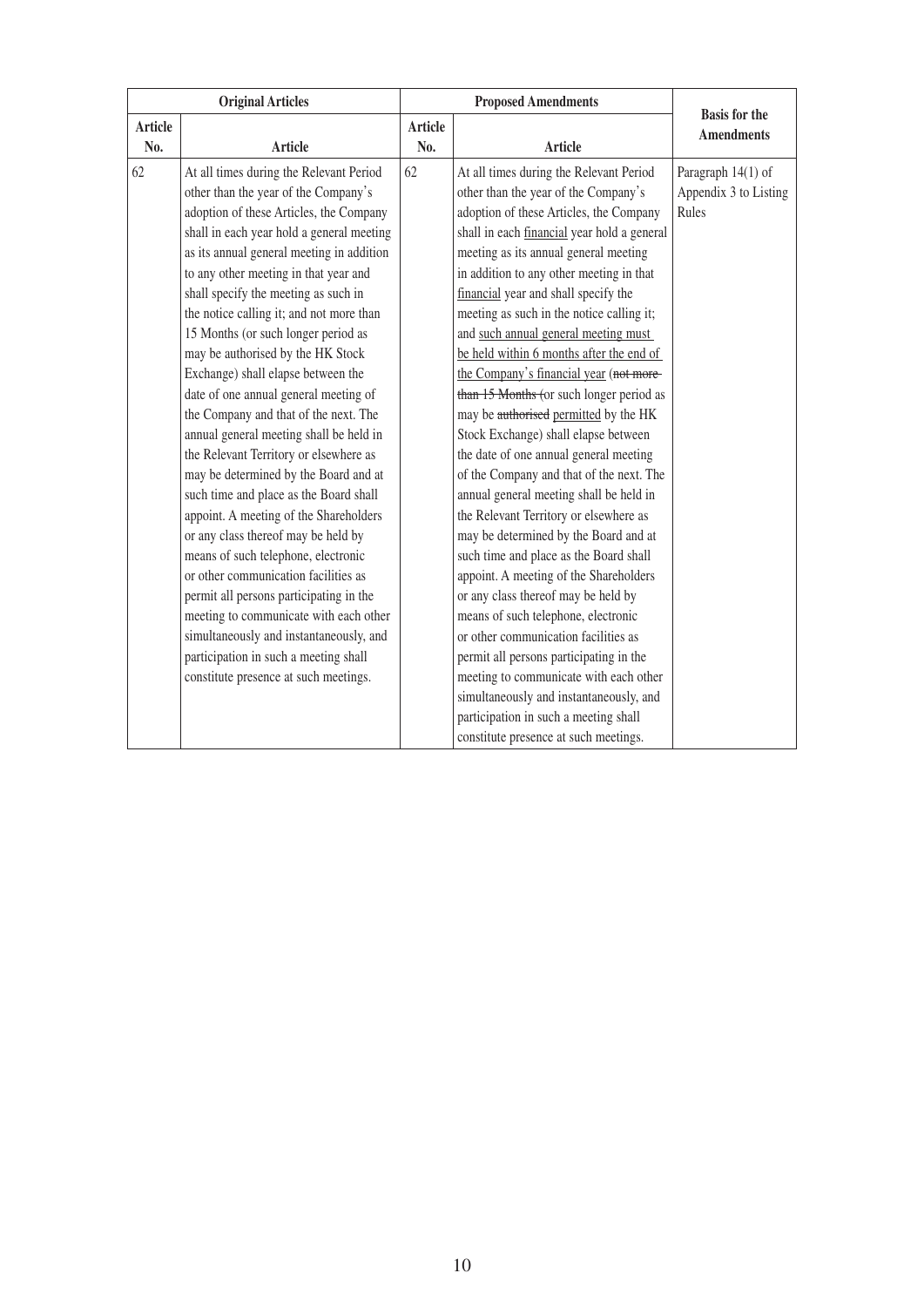| <b>Original Articles</b> |                                                                                                                                                                                                                                                                                                                                                                                                                                                                                                                                                                                                                                                                                                                                                                                                                                                                                                                                                                                                                                                                                            |                       | <b>Proposed Amendments</b>                                                                                                                                                                                                                                                                                                                                                                                                                                                                                                                                                                                                                                                                                                                                                                                                                                                                                                                                                                                                                                                                                                                |                                                      |
|--------------------------|--------------------------------------------------------------------------------------------------------------------------------------------------------------------------------------------------------------------------------------------------------------------------------------------------------------------------------------------------------------------------------------------------------------------------------------------------------------------------------------------------------------------------------------------------------------------------------------------------------------------------------------------------------------------------------------------------------------------------------------------------------------------------------------------------------------------------------------------------------------------------------------------------------------------------------------------------------------------------------------------------------------------------------------------------------------------------------------------|-----------------------|-------------------------------------------------------------------------------------------------------------------------------------------------------------------------------------------------------------------------------------------------------------------------------------------------------------------------------------------------------------------------------------------------------------------------------------------------------------------------------------------------------------------------------------------------------------------------------------------------------------------------------------------------------------------------------------------------------------------------------------------------------------------------------------------------------------------------------------------------------------------------------------------------------------------------------------------------------------------------------------------------------------------------------------------------------------------------------------------------------------------------------------------|------------------------------------------------------|
| <b>Article</b><br>No.    | <b>Article</b>                                                                                                                                                                                                                                                                                                                                                                                                                                                                                                                                                                                                                                                                                                                                                                                                                                                                                                                                                                                                                                                                             | <b>Article</b><br>No. | <b>Article</b>                                                                                                                                                                                                                                                                                                                                                                                                                                                                                                                                                                                                                                                                                                                                                                                                                                                                                                                                                                                                                                                                                                                            | <b>Basis for the</b><br><b>Amendments</b>            |
| 64                       | The Board may, whenever it thinks<br>fit, convene an extraordinary general<br>meeting. Extraordinary general meetings<br>shall also be convened on the requisition<br>of one or more Shareholders holding,<br>at the date of deposit of the requisition,<br>not less than one tenth of the paid up<br>capital of the Company having the right<br>of voting at general meetings. Such<br>requisition shall be made in writing to the<br>Board or the Secretary for the purpose<br>of requiring an extraordinary general<br>meeting to be called by the Board for<br>the transaction of any business specified<br>in such requisition. Such meeting shall<br>be held within two Months after the<br>deposit of such requisition. If within 21<br>days of such deposit, the Board fails to<br>proceed to convene such meeting, the<br>requisitionist(s) himself (themselves)<br>may do so in the same manner, and all<br>reasonable expenses incurred by the<br>requisition ist(s) as a result of the failure<br>of the Board shall be reimbursed to the<br>requisitionist(s) by the Company. | 64                    | The Board may, whenever it thinks<br>fit, convene an extraordinary general<br>meeting. Subject to the Listing Rules,<br>eExtraordinary general meetings shall<br>also be convened on the requisition of<br>one or more Shareholders holding, at the<br>date of deposit of the requisition, not less<br>than one tenth of the paid up capital of<br>the Company having the right of voting<br>at general meetings. Such requisition<br>shall be made in writing to the Board or<br>the Secretary for the purpose of requiring<br>an extraordinary general meeting to be<br>called by the Board for the transaction<br>of any business or resolution specified<br>in such requisition. Such meeting shall<br>be held within two Months after the<br>deposit of such requisition. If within 21<br>days of such deposit, the Board fails to<br>proceed to convene such meeting, the<br>requisitionist(s) himself (themselves)<br>may do so in the same manner, and all<br>reasonable expenses incurred by the<br>requisitionist(s) as a result of the failure<br>of the Board shall be reimbursed to the<br>requisitionist(s) by the Company. | Paragraph 14(5) of<br>Appendix 3 to Listing<br>Rules |
| 65(b)                    | in the case of any other meeting, by a<br>majority in number of the Shareholders<br>having a right to attend and vote at<br>the meeting, being a majority together<br>holding not less than 95% of the total<br>voting rights at the meeting of all<br>members of the Company.                                                                                                                                                                                                                                                                                                                                                                                                                                                                                                                                                                                                                                                                                                                                                                                                             | 65(b)                 | in the case of any other meeting, by a<br>majority in number of the Shareholders<br>having a right to attend and vote at<br>the meeting, being a majority together-<br>holdingrepresenting not less than 95% of<br>the total voting rights at the meeting of<br>all members of the Company.                                                                                                                                                                                                                                                                                                                                                                                                                                                                                                                                                                                                                                                                                                                                                                                                                                               |                                                      |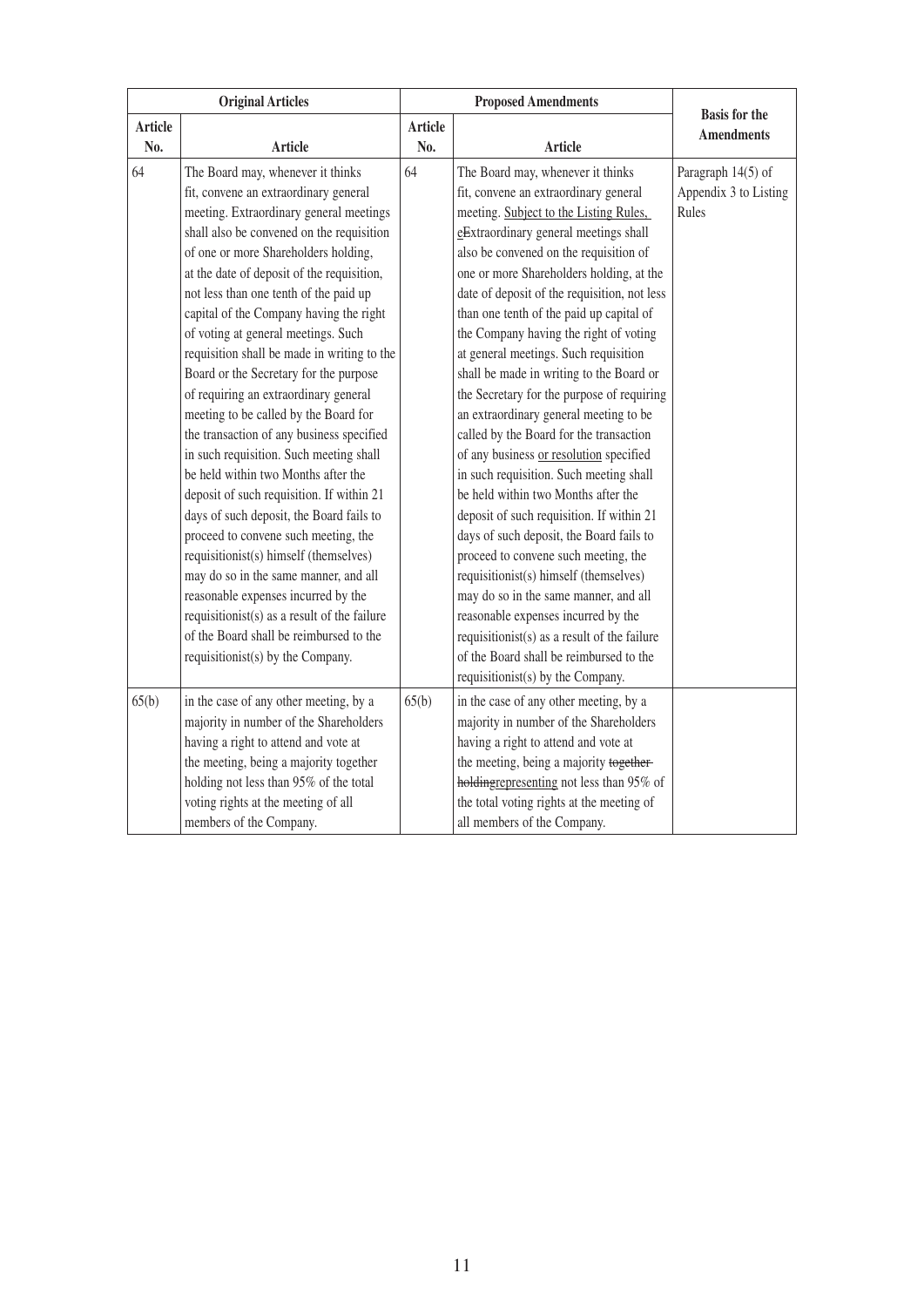|                | <b>Original Articles</b>                                                                                                                                                                                                                                                                                                                                                                                                                                                           |                | <b>Proposed Amendments</b>                                                                                                                                                                                                                                                                                                                                                                                                                                                                                                                                                                                   |                                                   |
|----------------|------------------------------------------------------------------------------------------------------------------------------------------------------------------------------------------------------------------------------------------------------------------------------------------------------------------------------------------------------------------------------------------------------------------------------------------------------------------------------------|----------------|--------------------------------------------------------------------------------------------------------------------------------------------------------------------------------------------------------------------------------------------------------------------------------------------------------------------------------------------------------------------------------------------------------------------------------------------------------------------------------------------------------------------------------------------------------------------------------------------------------------|---------------------------------------------------|
| <b>Article</b> |                                                                                                                                                                                                                                                                                                                                                                                                                                                                                    | <b>Article</b> |                                                                                                                                                                                                                                                                                                                                                                                                                                                                                                                                                                                                              | <b>Basis for the</b><br><b>Amendments</b>         |
| No.            | <b>Article</b>                                                                                                                                                                                                                                                                                                                                                                                                                                                                     | No.            | <b>Article</b>                                                                                                                                                                                                                                                                                                                                                                                                                                                                                                                                                                                               |                                                   |
| 67(a)          | $(\ldots)$<br>(vi)<br>the granting of any mandate or<br>authority to the Board to offer,<br>allot, grant options over, or<br>otherwise dispose of the unissued<br>Shares representing not more than<br>20% (or such other percentage as<br>may from time to time be specified<br>in the Listing Rules) in nominal<br>value of its then existing issued<br>share capital and the number<br>of any securities repurchased<br>pursuant to paragraph (vii) of this<br>Article; and     | 67(a)          | $(\ldots)$<br>the granting of any mandate or-<br>$(v_i)$<br>authority to the Board to offer,<br>allot, grant options over, or-<br>otherwise dispose of the unissued-<br>Shares representing not more than-<br>20% (or such other percentage as-<br>may from time to time be specified<br>in the Listing Rules) in nominal-<br>value of its then existing issued-<br>share capital and the number-<br>of any securities repurchased<br>pursuant to paragraph (vii) of this-<br>Article; and                                                                                                                   |                                                   |
|                | the granting of any mandate<br>(vii)<br>or authority to the Board to<br>repurchase securities of the<br>Company.                                                                                                                                                                                                                                                                                                                                                                   |                | the granting of any mandate-<br>$(\overline{\text{vii}})$<br>or authority to the Board to-<br>repurchase securities of the<br>Company.                                                                                                                                                                                                                                                                                                                                                                                                                                                                       |                                                   |
| 68             | For all purposes the quorum for a general<br>meeting shall be two Shareholders present<br>in person (or, in the case of a Shareholder<br>being a corporation, by its duly<br>authorised representative) or by proxy<br>and entitled to vote. No business shall be<br>transacted at any general meeting unless<br>the requisite quorum shall be present at<br>the time when the meeting proceeds to<br>business and continues to be present until<br>the conclusion of the meeting. | 68             | For all purposes the quorum for a general<br>meeting shall be two Shareholders<br>present in person (or, in the case of a<br>Shareholder being a corporation, by its<br>duly authorised representative) or by<br>proxy or, for quorum purposes only, two<br>persons appointed by the clearing house<br>as authorised representative or proxy,<br>and entitled to vote. No business shall be<br>transacted at any general meeting unless<br>the requisite quorum shall be present at<br>the time when the meeting proceeds to<br>business and continues to be present until<br>the conclusion of the meeting. | Paragraph 19 of<br>Appendix 3 to Listing<br>Rules |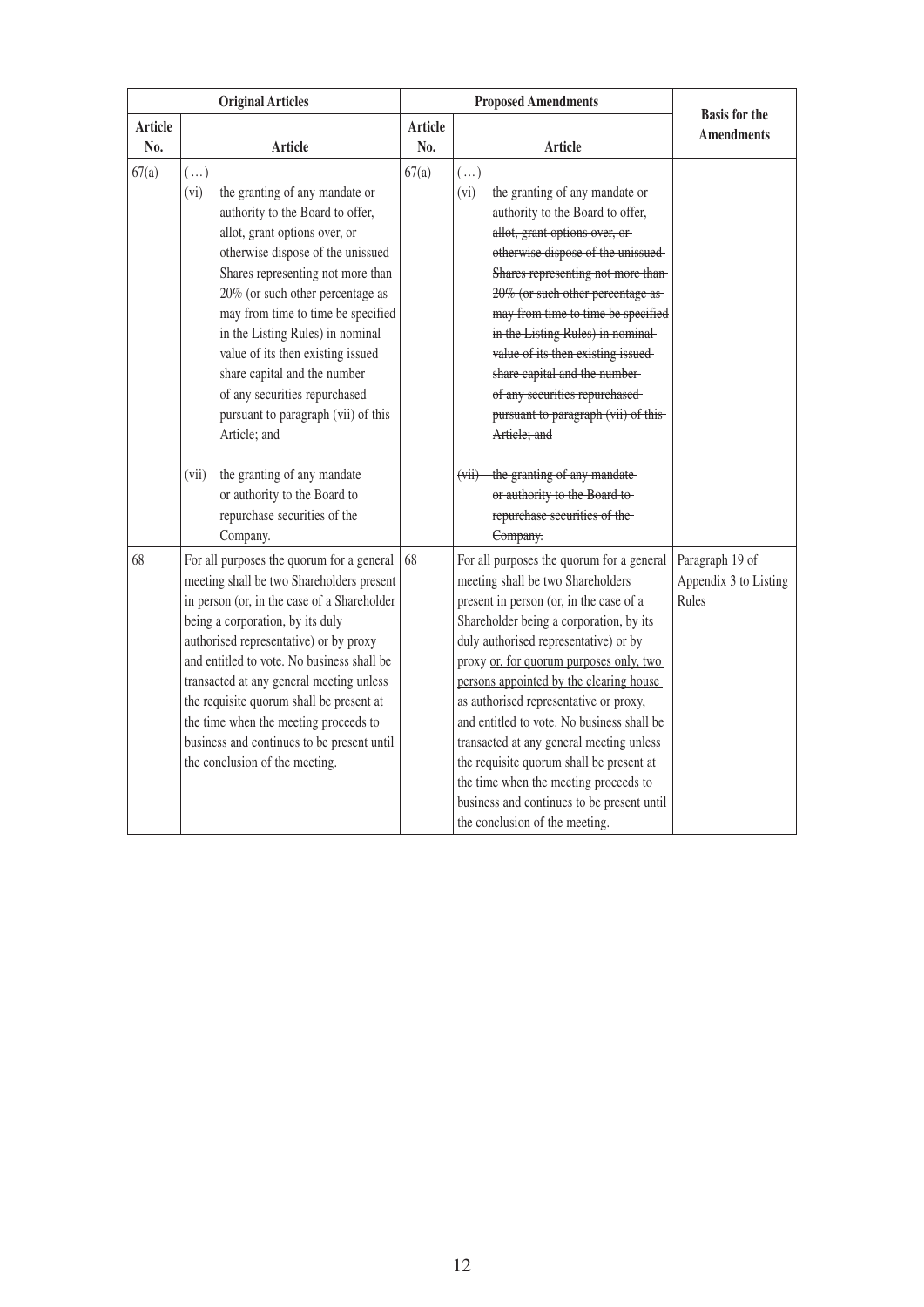| <b>Original Articles</b> |                                                                                     |                       | <b>Proposed Amendments</b>                                                            |                                           |
|--------------------------|-------------------------------------------------------------------------------------|-----------------------|---------------------------------------------------------------------------------------|-------------------------------------------|
| <b>Article</b><br>No.    | <b>Article</b>                                                                      | <b>Article</b><br>No. | <b>Article</b>                                                                        | <b>Basis for the</b><br><b>Amendments</b> |
| 71                       | The chairman of the meeting may, with<br>the consent of any general meeting at      | 71                    | The chairman of the meeting may, with<br>the consent of any general meeting at        |                                           |
|                          | which a quorum is present, and shall, if<br>so directed by the meeting, adjourn any |                       | which a quorum is present, and shall, if<br>so directed by the meeting, adjourn any   |                                           |
|                          | meeting from time to time and from place                                            |                       | meeting from time to time and from place                                              |                                           |
|                          | to place as the meeting shall determine.<br>Whenever a meeting is adjourned for 14  |                       | to place as the meeting shall determine.<br>Whenever a meeting is adjourned for 14    |                                           |
|                          | days or more, at least seven clear days'<br>notice, specifying the place, the day   |                       | days or more, at least seven clear days'<br>notice, specifying the place, the day and |                                           |
|                          | and the hour of the adjourned meeting                                               |                       | the hour of the adjourned meeting shall-                                              |                                           |
|                          | shall be given in the same manner as                                                |                       | be given in the same manner as in the                                                 |                                           |
|                          | in the case of an original meeting but it                                           |                       | ease of an original meetingthe details                                                |                                           |
|                          | shall not be necessary to specify in such                                           |                       | set out in Article 65 but it shall not be                                             |                                           |
|                          | notice the nature of the business to be                                             |                       | necessary to specify in such notice the                                               |                                           |
|                          | transacted at the adjourned meeting. Save                                           |                       | nature of the business to be transacted                                               |                                           |
|                          | as aforesaid, no notice of an adjournment                                           |                       | at the adjourned meeting. Save as                                                     |                                           |
|                          | or of the business to be transacted at any                                          |                       | aforesaid, no notice of an adjournment                                                |                                           |
|                          | adjourned meeting needs to be given                                                 |                       | or of the business to be transacted at any                                            |                                           |
|                          | nor shall any Shareholder be entitled to                                            |                       | adjourned meeting needs to be given                                                   |                                           |
|                          | any such notice. No business shall be                                               |                       | nor shall any Shareholder be entitled to                                              |                                           |
|                          | transacted at an adjourned meeting other                                            |                       | any such notice. No business shall be                                                 |                                           |
|                          | than the business which might have been                                             |                       | transacted at an adjourned meeting other                                              |                                           |
|                          | transacted at the meeting from which the                                            |                       | than the business which might have been                                               |                                           |
|                          | adjournment took place.                                                             |                       | transacted at the meeting from which the                                              |                                           |
|                          |                                                                                     |                       | adjournment took place.                                                               |                                           |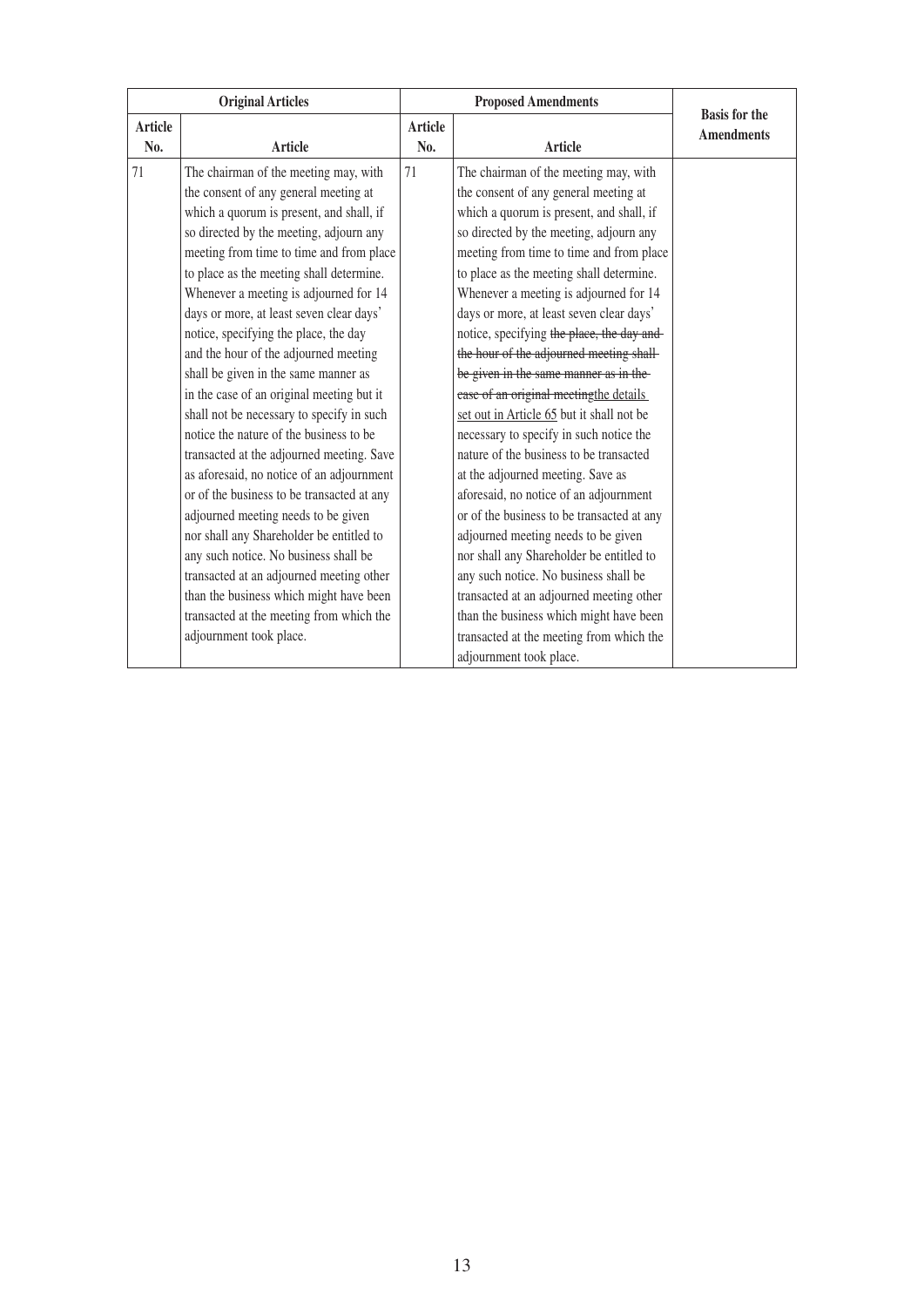|                       | <b>Original Articles</b>                                                                                                                                                                                                                                                                                                                                                                                                                   | <b>Proposed Amendments</b> |                                                                                                                                                                                                                                                                                                                                                                                                                                                                                                                                                                                                                                                                                                                                                                                                                                                                                                                                                                                                                                                                                                                                                                                                                                                                                                                                                                                                                                                                                                                                                                                                                                      |                                                                                         |
|-----------------------|--------------------------------------------------------------------------------------------------------------------------------------------------------------------------------------------------------------------------------------------------------------------------------------------------------------------------------------------------------------------------------------------------------------------------------------------|----------------------------|--------------------------------------------------------------------------------------------------------------------------------------------------------------------------------------------------------------------------------------------------------------------------------------------------------------------------------------------------------------------------------------------------------------------------------------------------------------------------------------------------------------------------------------------------------------------------------------------------------------------------------------------------------------------------------------------------------------------------------------------------------------------------------------------------------------------------------------------------------------------------------------------------------------------------------------------------------------------------------------------------------------------------------------------------------------------------------------------------------------------------------------------------------------------------------------------------------------------------------------------------------------------------------------------------------------------------------------------------------------------------------------------------------------------------------------------------------------------------------------------------------------------------------------------------------------------------------------------------------------------------------------|-----------------------------------------------------------------------------------------|
| <b>Article</b><br>No. | <b>Article</b>                                                                                                                                                                                                                                                                                                                                                                                                                             | <b>Article</b><br>No.      | <b>Article</b>                                                                                                                                                                                                                                                                                                                                                                                                                                                                                                                                                                                                                                                                                                                                                                                                                                                                                                                                                                                                                                                                                                                                                                                                                                                                                                                                                                                                                                                                                                                                                                                                                       | <b>Basis</b> for the<br><b>Amendments</b>                                               |
| 72                    | At any general meeting a resolution<br>put to the vote of the meeting shall be<br>decided by poll save that the chairman of<br>the meeting may, pursuant to the Listing<br>Rules, allow a resolution to be voted by<br>a show of hands. Where a show of hands<br>is allowed, before or on the declaration<br>of the result of the show of hands, a poll<br>may be demanded by:<br>$(a)$ $(\ldots)$<br>$(b)$ $(\ldots)$<br>$(c)$ $(\ldots)$ | 72                         | At any general meeting a resolution<br>put to the vote of the meeting shall be<br>decided by poll save that the chairman<br>of the meeting may, in good faith,<br>pursuant to the Listing Rules, allow<br>a resolution which relates purely to a<br>procedural or administrative matter to<br>be voted by a show of hands, in which<br>case every Shareholder present in person<br>(or being a corporation, is present by a<br>duly authorized representative), or by<br>proxy(ies) shall have one vote provided<br>that where more than one proxy is<br>appointed by a Shareholder which is a<br>clearing house (or its nominee(s)), each<br>such proxy shall have one vote on a show<br>of hands. For purposes of this Article,<br>procedural and administrative matters are<br>those that (i) are not on the agenda of the<br>general meeting or in any supplementary<br>circular that may be issued by the<br>Company to its shareholders; and (ii)<br>relate to the chairman's duties to maintain<br>the orderly conduct of the meeting and/<br>or allow the business of the meeting to be<br>properly and effectively dealt with, whilst<br>allowing all shareholders a reasonable<br>opportunity to express their views.<br>Where a show of hands is allowed, before<br>or on the declaration of the result of the<br>show of hands, a poll may be demanded<br>by:<br>(a) $(\ldots)$<br>$(b)$ $()$<br>$(c)$ $(\ldots)$<br>A demand by a person as proxy for<br>a Shareholder or in the case of a<br>Shareholder being a corporation by its<br>duly authorised representative shall be<br>deemed to be the same as a demand by | Rule 13.39(4) of<br>Listing Rules;<br>Paragraph 19 of<br>Appendix 3 to Listing<br>Rules |
|                       |                                                                                                                                                                                                                                                                                                                                                                                                                                            |                            | the Shareholder.                                                                                                                                                                                                                                                                                                                                                                                                                                                                                                                                                                                                                                                                                                                                                                                                                                                                                                                                                                                                                                                                                                                                                                                                                                                                                                                                                                                                                                                                                                                                                                                                                     |                                                                                         |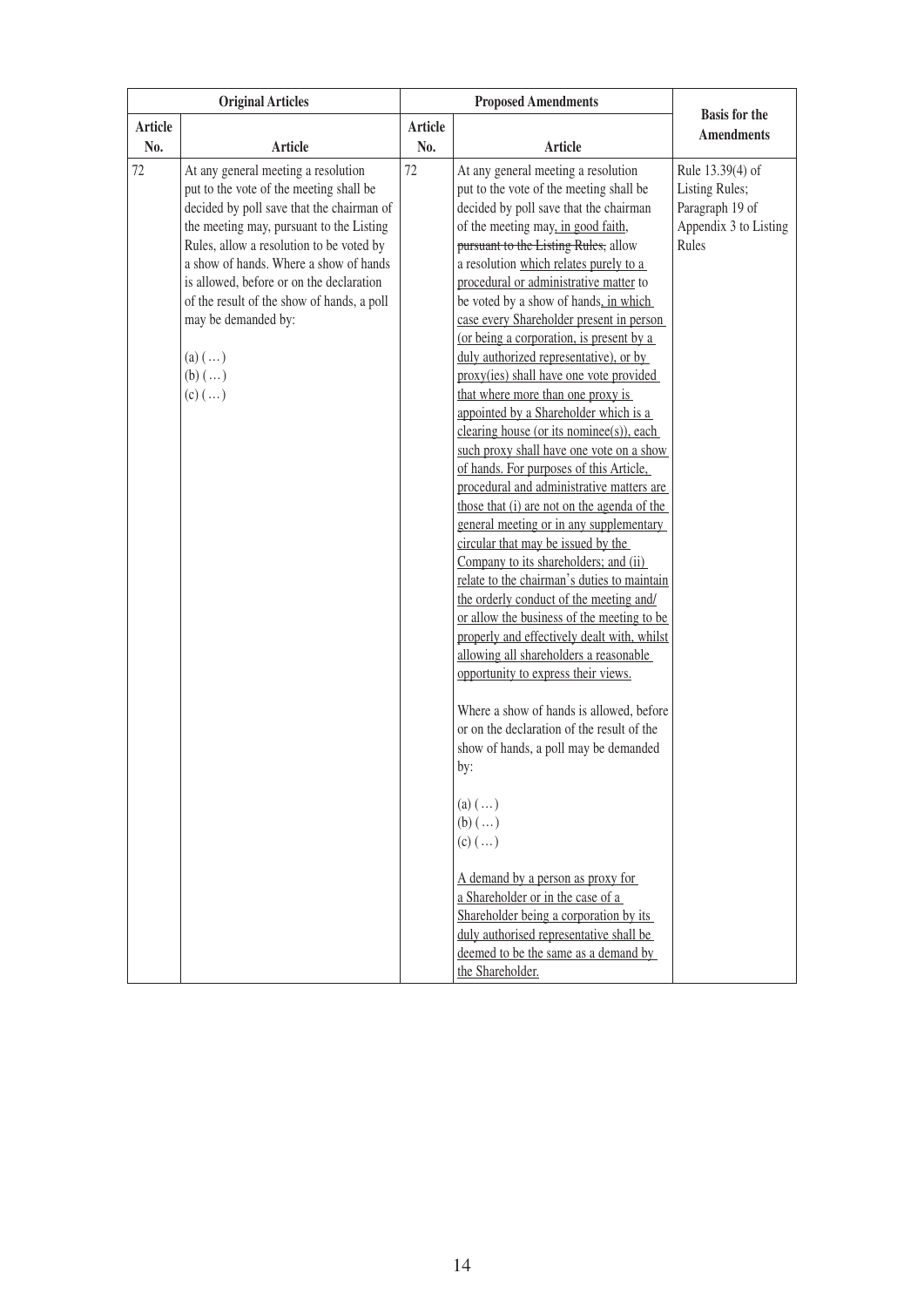| <b>Original Articles</b> |                                                                                                                                                                                                                                                                                                                                                                                                                                                                                                 | <b>Proposed Amendments</b> |            |                                                                                                                                                                                                                                                                                                                                                                                                                                                                                                                                                                                                                                                                                                    | <b>Basis for the</b>                                 |
|--------------------------|-------------------------------------------------------------------------------------------------------------------------------------------------------------------------------------------------------------------------------------------------------------------------------------------------------------------------------------------------------------------------------------------------------------------------------------------------------------------------------------------------|----------------------------|------------|----------------------------------------------------------------------------------------------------------------------------------------------------------------------------------------------------------------------------------------------------------------------------------------------------------------------------------------------------------------------------------------------------------------------------------------------------------------------------------------------------------------------------------------------------------------------------------------------------------------------------------------------------------------------------------------------------|------------------------------------------------------|
| Article<br>No.           | <b>Article</b>                                                                                                                                                                                                                                                                                                                                                                                                                                                                                  | Article<br>No.             |            | Article                                                                                                                                                                                                                                                                                                                                                                                                                                                                                                                                                                                                                                                                                            | <b>Amendments</b>                                    |
| 84                       | No objection shall be raised to the<br>qualification of any person exercising<br>or purporting to exercise a vote or the<br>admissibility of any vote except at the<br>meeting or adjourned meeting at which<br>the vote objected to is given or tendered,<br>and every vote not disallowed at such<br>meeting shall be valid for all purposes.<br>Any such objection made in due time<br>shall be referred to the chairman of the<br>meeting, whose decision shall be final<br>and conclusive. | 84                         | (a)<br>(b) | Subject to paragraph (b) of this<br>Article, Nno objection shall be<br>raised to the qualification of any<br>person exercising or purporting to<br>exercise a vote or the admissibility<br>of any vote except at the meeting<br>or adjourned meeting at which<br>the vote objected to is given or<br>tendered, and every vote not<br>disallowed at such meeting shall<br>be valid for all purposes. Any such<br>objection made in due time shall<br>be referred to the chairman of the<br>meeting, whose decision shall be<br>final and conclusive.<br>All Shareholders have the right<br>to (a) speak at a general meeting;<br>and (b) vote at a general meeting<br>except where a Shareholder is | Paragraph 14(3) to<br>Appendix 3 of Listing<br>Rules |
|                          |                                                                                                                                                                                                                                                                                                                                                                                                                                                                                                 |                            |            | required, by the Listing Rules, to<br>abstain from voting to approve the<br>matter under consideration.                                                                                                                                                                                                                                                                                                                                                                                                                                                                                                                                                                                            |                                                      |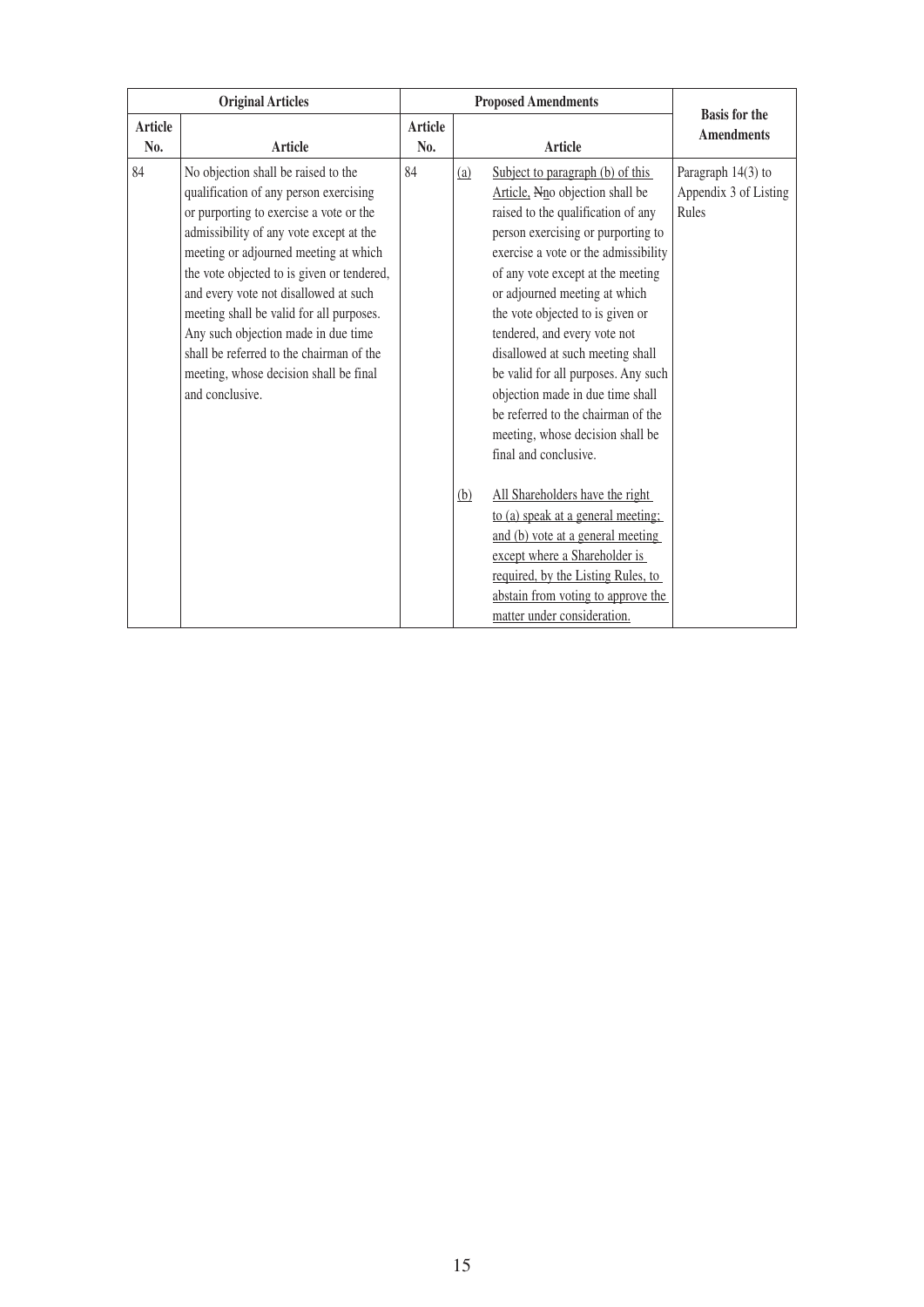| <b>Original Articles</b> |                                                                                                                                                                                                                                                                                                                                                                                                                                                                                                                                                                                                                                                                                                                                                                                                                                                                                                                                                                                                                                                                                                                                                                                                                                                                                 |                | <b>Proposed Amendments</b>                                                                                                                                                                                                                                                                                                                                                                                                                                                                                                                                                                                                                                                                                                                                                                                                                                                                                                                                                                                                                                                                                                                                                                                                                                                      |                                           |
|--------------------------|---------------------------------------------------------------------------------------------------------------------------------------------------------------------------------------------------------------------------------------------------------------------------------------------------------------------------------------------------------------------------------------------------------------------------------------------------------------------------------------------------------------------------------------------------------------------------------------------------------------------------------------------------------------------------------------------------------------------------------------------------------------------------------------------------------------------------------------------------------------------------------------------------------------------------------------------------------------------------------------------------------------------------------------------------------------------------------------------------------------------------------------------------------------------------------------------------------------------------------------------------------------------------------|----------------|---------------------------------------------------------------------------------------------------------------------------------------------------------------------------------------------------------------------------------------------------------------------------------------------------------------------------------------------------------------------------------------------------------------------------------------------------------------------------------------------------------------------------------------------------------------------------------------------------------------------------------------------------------------------------------------------------------------------------------------------------------------------------------------------------------------------------------------------------------------------------------------------------------------------------------------------------------------------------------------------------------------------------------------------------------------------------------------------------------------------------------------------------------------------------------------------------------------------------------------------------------------------------------|-------------------------------------------|
| Article                  |                                                                                                                                                                                                                                                                                                                                                                                                                                                                                                                                                                                                                                                                                                                                                                                                                                                                                                                                                                                                                                                                                                                                                                                                                                                                                 | <b>Article</b> |                                                                                                                                                                                                                                                                                                                                                                                                                                                                                                                                                                                                                                                                                                                                                                                                                                                                                                                                                                                                                                                                                                                                                                                                                                                                                 | <b>Basis</b> for the<br><b>Amendments</b> |
|                          |                                                                                                                                                                                                                                                                                                                                                                                                                                                                                                                                                                                                                                                                                                                                                                                                                                                                                                                                                                                                                                                                                                                                                                                                                                                                                 |                |                                                                                                                                                                                                                                                                                                                                                                                                                                                                                                                                                                                                                                                                                                                                                                                                                                                                                                                                                                                                                                                                                                                                                                                                                                                                                 |                                           |
| No.<br>88                | <b>Article</b><br>The instrument appointing a proxy and,<br>if requested by the Board, the power of<br>attorney or other authority (if any) under<br>which it is signed or a notarially certified<br>copy of that power or authority shall be<br>deposited at such place or one of such<br>places (if any) as is specified in the notice<br>of meeting or in the instrument of proxy<br>issued by the Company (or, if no place<br>is specified, at the Registration Office)<br>not less than 48 hours before the time for<br>holding the meeting or adjourned meeting<br>(as the case may be) at which the person<br>named in such instrument proposes to<br>vote, and in default the instrument of<br>proxy shall not be treated as valid. No<br>instrument appointing a proxy shall be<br>valid after the expiration of 12 Months<br>from the date of its execution, except at<br>an adjourned meeting where the meeting<br>was originally held within 12 Months<br>from such date. Delivery of an instrument<br>appointing a proxy shall not preclude a<br>Shareholder from attending and voting<br>in person (or in the case of a Shareholder<br>being a corporation, its duly authorised<br>representative) at the meeting concerned<br>and, in such event, the instrument | No.<br>88      | <b>Article</b><br>The instrument appointing a proxy and-<br>if requested by the Board, the power of<br>attorney or other authority (if any) under<br>which it is signed or a notarially certified<br>copy of that power or authority shall be<br>deposited at such place or one of such<br>places (if any) as is specified in the notice<br>of meeting or in the instrument of proxy<br>issued by the Company (or, if no place<br>is specified, at the Registration Office)<br>not less than 48 hours before the time for<br>holding the meeting or adjourned meeting<br>(as the case may be) at which the person<br>named in such instrument proposes to<br>vote, and in default the instrument of<br>proxy shall not be treated as valid. No<br>instrument appointing a proxy shall be<br>valid after the expiration of 12 Months<br>from the date of its execution, except at<br>an adjourned meeting where the meeting<br>was originally held within 12 Months<br>from such date. Delivery of an instrument<br>appointing a proxy shall not preclude a<br>Shareholder from attending and voting<br>in person (or in the case of a Shareholder<br>being a corporation, its duly authorised<br>representative) at the meeting concerned<br>and, in such event, the instrument |                                           |
|                          | appointing a proxy shall be deemed to be<br>revoked.                                                                                                                                                                                                                                                                                                                                                                                                                                                                                                                                                                                                                                                                                                                                                                                                                                                                                                                                                                                                                                                                                                                                                                                                                            |                | appointing a proxy shall be deemed to be<br>revoked.                                                                                                                                                                                                                                                                                                                                                                                                                                                                                                                                                                                                                                                                                                                                                                                                                                                                                                                                                                                                                                                                                                                                                                                                                            |                                           |
| 96                       | The number of Directors shall not be less<br>than two (2). The Company shall keep<br>at its Registered Office a register of its<br>directors and officers in accordance with<br>the Companies Law.                                                                                                                                                                                                                                                                                                                                                                                                                                                                                                                                                                                                                                                                                                                                                                                                                                                                                                                                                                                                                                                                              | 96             | The number of Directors shall not be less<br>than two (2). The Company shall keep<br>at its Registered Office a register of its<br>directors and officers in accordance with<br>the Companies LawAct.                                                                                                                                                                                                                                                                                                                                                                                                                                                                                                                                                                                                                                                                                                                                                                                                                                                                                                                                                                                                                                                                           |                                           |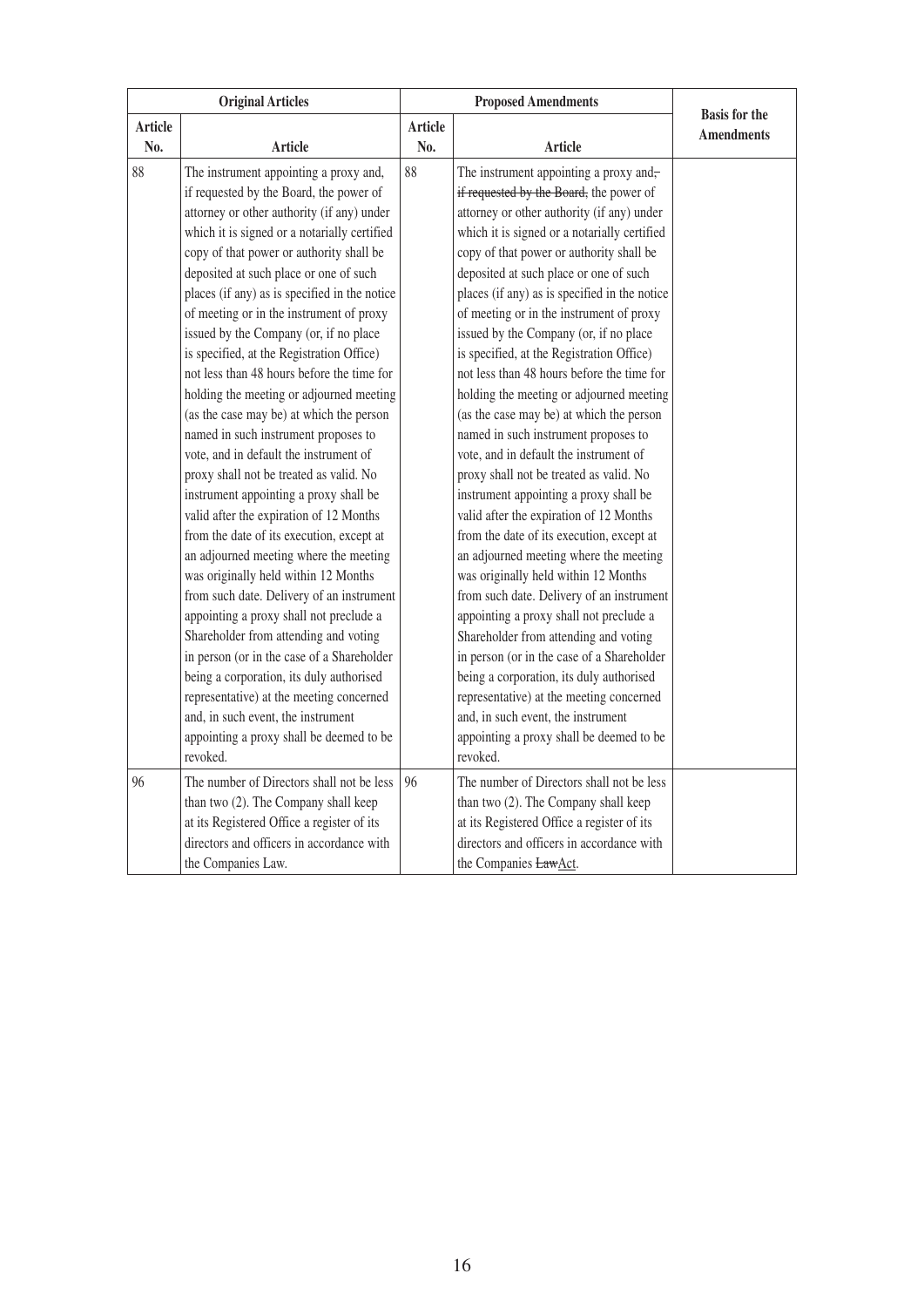| <b>Original Articles</b> |            | <b>Proposed Amendments</b>                  |         |                                                     |                      |
|--------------------------|------------|---------------------------------------------|---------|-----------------------------------------------------|----------------------|
| <b>Article</b>           |            |                                             | Article |                                                     | <b>Basis</b> for the |
| No.                      |            | Article                                     | No.     | Article                                             | <b>Amendments</b>    |
| 104                      | $(\ldots)$ |                                             | 104     | $(\ldots)$                                          |                      |
|                          |            | (b) Except as would, if the Company         |         | (b) Except as would, if the Company-                |                      |
|                          |            | were a company incorporated in Hong         |         | were a company incorporated in Hong-                |                      |
|                          |            | Kong, be permitted by the Companies         |         | Kong, be permitted by the Companies-                |                      |
|                          |            | Ordinance as in force at the date of        |         | Ordinance as in force at the date of-               |                      |
|                          |            | adoption of these Articles, and except as   |         | adoption of these Articles, and except-             |                      |
|                          |            | permitted under the Companies Law, the      |         | as permitted under the Companies Law,               |                      |
|                          |            | Company shall not directly or indirectly:   |         | the The Company shall not make any                  |                      |
|                          |            |                                             |         | loan, directly or indirectly:                       |                      |
|                          | (i)        | make a loan to a Director or a              |         |                                                     |                      |
|                          |            | director of any Holding Company             |         | make a loan to a Director or a<br>$\leftrightarrow$ |                      |
|                          |            | of the Company or any of their              |         | director of any Holding Company-                    |                      |
|                          |            | respective Close Associates;                |         | of the Company or any of their-                     |                      |
|                          |            |                                             |         | respective Close Associates;                        |                      |
|                          | (ii)       | enter into any guarantee or provide         |         |                                                     |                      |
|                          |            | any security in connection with             |         | enter into a any guarantee or-<br>(ii)              |                      |
|                          |            | a loan made by any person to                |         | provide any security in connection                  |                      |
|                          |            | a Director or a director of any             |         | with a loan made by any person-                     |                      |
|                          |            | Holding Company of the Company              |         | to a Director or a director of any-                 |                      |
|                          |            | or any of their respective Close            |         | Holding Company of the Company                      |                      |
|                          |            | Associates; or                              |         | or any of their respective Close-                   |                      |
|                          |            |                                             |         | Associates; or                                      |                      |
|                          | (iii)      | if any one or more of the Directors         |         |                                                     |                      |
|                          |            | hold (jointly or severally or               |         | if any one or more of the Directors<br>(iii)        |                      |
|                          |            | directly or indirectly) a controlling       |         | hold (jointly or severally or-                      |                      |
|                          |            | interest in another company, make           |         | directly or indirectly) a controlling               |                      |
|                          |            | a loan to that other company or             |         | interest in another company, make-                  |                      |
|                          |            | enter into any guarantee or provide         |         | a loan to that other company or-                    |                      |
|                          |            | any security in connection with a           |         | enter into any guarantee or provide                 |                      |
|                          |            | loan made by any person to that             |         | any security in connection with a-                  |                      |
|                          |            | other company.                              |         | loan made by any person to that-                    |                      |
|                          |            |                                             |         | other company., to a Director or                    |                      |
|                          |            | (c) Article 104(a) and (b) shall only apply |         | his close associate(s) if and to the                |                      |
|                          |            | during the Relevant Period.                 |         | extent it would be prohibited by                    |                      |
|                          |            |                                             |         | the Companies Ordinance (Chapter                    |                      |
|                          |            |                                             |         | 622 of the laws of Hong Kong) as                    |                      |
|                          |            |                                             |         | if the Company were a company                       |                      |
|                          |            |                                             |         | incorporated in Hong Kong.                          |                      |
|                          |            |                                             |         |                                                     |                      |
|                          |            |                                             |         | (c) Article $104(a)$ and $104(b)$ shall only        |                      |
|                          |            |                                             |         | apply during the Relevant Period.                   |                      |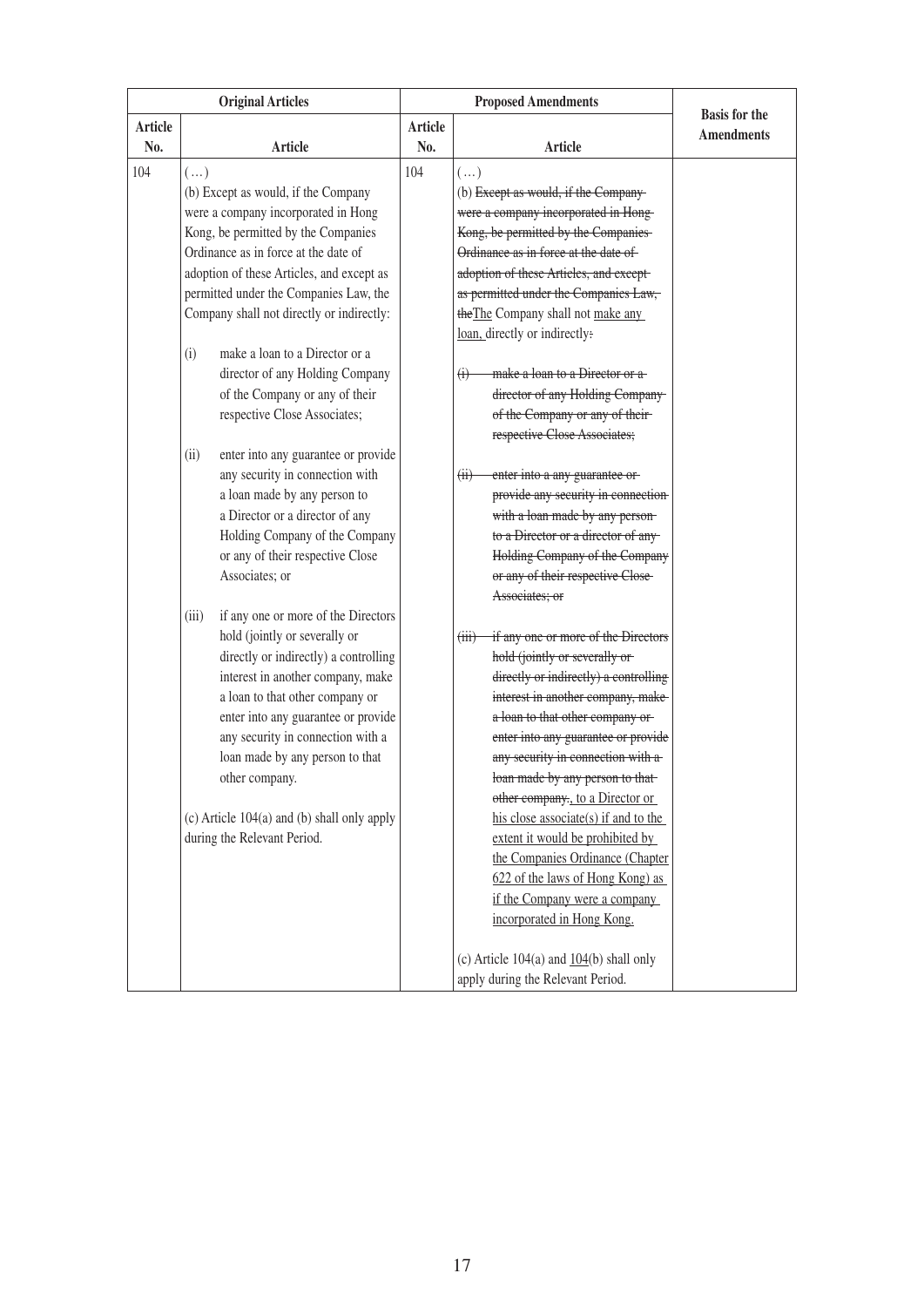|                | <b>Original Articles</b>                                                                                                                                                                                                                                                                                                                                                                                                                                                                                                                                                                                                                                                                                                                                                                                                                                                                                                                                                                          | <b>Proposed Amendments</b> |                                                                                                                                                                                                                                                                                                                                                                                                                                                                                                                                                                                                                                                                                                                                                                                                                                                                                                                                                                         |                      |
|----------------|---------------------------------------------------------------------------------------------------------------------------------------------------------------------------------------------------------------------------------------------------------------------------------------------------------------------------------------------------------------------------------------------------------------------------------------------------------------------------------------------------------------------------------------------------------------------------------------------------------------------------------------------------------------------------------------------------------------------------------------------------------------------------------------------------------------------------------------------------------------------------------------------------------------------------------------------------------------------------------------------------|----------------------------|-------------------------------------------------------------------------------------------------------------------------------------------------------------------------------------------------------------------------------------------------------------------------------------------------------------------------------------------------------------------------------------------------------------------------------------------------------------------------------------------------------------------------------------------------------------------------------------------------------------------------------------------------------------------------------------------------------------------------------------------------------------------------------------------------------------------------------------------------------------------------------------------------------------------------------------------------------------------------|----------------------|
| <b>Article</b> |                                                                                                                                                                                                                                                                                                                                                                                                                                                                                                                                                                                                                                                                                                                                                                                                                                                                                                                                                                                                   | <b>Article</b>             |                                                                                                                                                                                                                                                                                                                                                                                                                                                                                                                                                                                                                                                                                                                                                                                                                                                                                                                                                                         | <b>Basis for the</b> |
| No.            | Article                                                                                                                                                                                                                                                                                                                                                                                                                                                                                                                                                                                                                                                                                                                                                                                                                                                                                                                                                                                           | No.                        | <b>Article</b>                                                                                                                                                                                                                                                                                                                                                                                                                                                                                                                                                                                                                                                                                                                                                                                                                                                                                                                                                          | <b>Amendments</b>    |
| 108(a)         | Notwithstanding any other provisions                                                                                                                                                                                                                                                                                                                                                                                                                                                                                                                                                                                                                                                                                                                                                                                                                                                                                                                                                              | 108(a)                     | Notwithstanding any other provisions                                                                                                                                                                                                                                                                                                                                                                                                                                                                                                                                                                                                                                                                                                                                                                                                                                                                                                                                    | Code B.2.2 of        |
|                | in these Articles, at each annual general                                                                                                                                                                                                                                                                                                                                                                                                                                                                                                                                                                                                                                                                                                                                                                                                                                                                                                                                                         |                            | in these Articles, at each annual general                                                                                                                                                                                                                                                                                                                                                                                                                                                                                                                                                                                                                                                                                                                                                                                                                                                                                                                               | Appendix 14          |
|                | meeting one-third of the Directors for                                                                                                                                                                                                                                                                                                                                                                                                                                                                                                                                                                                                                                                                                                                                                                                                                                                                                                                                                            |                            | meeting one-third of the Directors for                                                                                                                                                                                                                                                                                                                                                                                                                                                                                                                                                                                                                                                                                                                                                                                                                                                                                                                                  |                      |
|                | the time being, or, if their number is                                                                                                                                                                                                                                                                                                                                                                                                                                                                                                                                                                                                                                                                                                                                                                                                                                                                                                                                                            |                            | the time being, or, if their number is                                                                                                                                                                                                                                                                                                                                                                                                                                                                                                                                                                                                                                                                                                                                                                                                                                                                                                                                  |                      |
|                | not three or a multiple of three, then the                                                                                                                                                                                                                                                                                                                                                                                                                                                                                                                                                                                                                                                                                                                                                                                                                                                                                                                                                        |                            | not three or a multiple of three, then the                                                                                                                                                                                                                                                                                                                                                                                                                                                                                                                                                                                                                                                                                                                                                                                                                                                                                                                              |                      |
|                | number nearest to but not less than one-                                                                                                                                                                                                                                                                                                                                                                                                                                                                                                                                                                                                                                                                                                                                                                                                                                                                                                                                                          |                            | number nearest to but not less than one-                                                                                                                                                                                                                                                                                                                                                                                                                                                                                                                                                                                                                                                                                                                                                                                                                                                                                                                                |                      |
|                | third, shall retire from office by rotation                                                                                                                                                                                                                                                                                                                                                                                                                                                                                                                                                                                                                                                                                                                                                                                                                                                                                                                                                       |                            | third, shall retire from office by rotation                                                                                                                                                                                                                                                                                                                                                                                                                                                                                                                                                                                                                                                                                                                                                                                                                                                                                                                             |                      |
|                | provided that every Director (including                                                                                                                                                                                                                                                                                                                                                                                                                                                                                                                                                                                                                                                                                                                                                                                                                                                                                                                                                           |                            | provided that every Director (including                                                                                                                                                                                                                                                                                                                                                                                                                                                                                                                                                                                                                                                                                                                                                                                                                                                                                                                                 |                      |
|                | those appointed for a specific term) shall                                                                                                                                                                                                                                                                                                                                                                                                                                                                                                                                                                                                                                                                                                                                                                                                                                                                                                                                                        |                            | those appointed for a specific term) shall                                                                                                                                                                                                                                                                                                                                                                                                                                                                                                                                                                                                                                                                                                                                                                                                                                                                                                                              |                      |
|                | be subject to retirement by rotation at                                                                                                                                                                                                                                                                                                                                                                                                                                                                                                                                                                                                                                                                                                                                                                                                                                                                                                                                                           |                            | be subject to retirement by rotation at                                                                                                                                                                                                                                                                                                                                                                                                                                                                                                                                                                                                                                                                                                                                                                                                                                                                                                                                 |                      |
|                | least once every three years. A retiring                                                                                                                                                                                                                                                                                                                                                                                                                                                                                                                                                                                                                                                                                                                                                                                                                                                                                                                                                          |                            | least once every three years. A retiring                                                                                                                                                                                                                                                                                                                                                                                                                                                                                                                                                                                                                                                                                                                                                                                                                                                                                                                                |                      |
|                | Director shall be eligible for re-election.                                                                                                                                                                                                                                                                                                                                                                                                                                                                                                                                                                                                                                                                                                                                                                                                                                                                                                                                                       |                            | Director shall be eligible for re-election                                                                                                                                                                                                                                                                                                                                                                                                                                                                                                                                                                                                                                                                                                                                                                                                                                                                                                                              |                      |
|                | The Company at the general meeting                                                                                                                                                                                                                                                                                                                                                                                                                                                                                                                                                                                                                                                                                                                                                                                                                                                                                                                                                                |                            | and shall continue to act as a Director                                                                                                                                                                                                                                                                                                                                                                                                                                                                                                                                                                                                                                                                                                                                                                                                                                                                                                                                 |                      |
|                | at which a Director retires may fill the                                                                                                                                                                                                                                                                                                                                                                                                                                                                                                                                                                                                                                                                                                                                                                                                                                                                                                                                                          |                            | throughout the meeting at which he                                                                                                                                                                                                                                                                                                                                                                                                                                                                                                                                                                                                                                                                                                                                                                                                                                                                                                                                      |                      |
|                | vacated office.                                                                                                                                                                                                                                                                                                                                                                                                                                                                                                                                                                                                                                                                                                                                                                                                                                                                                                                                                                                   |                            | retires. The Company at the general                                                                                                                                                                                                                                                                                                                                                                                                                                                                                                                                                                                                                                                                                                                                                                                                                                                                                                                                     |                      |
|                |                                                                                                                                                                                                                                                                                                                                                                                                                                                                                                                                                                                                                                                                                                                                                                                                                                                                                                                                                                                                   |                            | meeting at which a Director retires may                                                                                                                                                                                                                                                                                                                                                                                                                                                                                                                                                                                                                                                                                                                                                                                                                                                                                                                                 |                      |
|                |                                                                                                                                                                                                                                                                                                                                                                                                                                                                                                                                                                                                                                                                                                                                                                                                                                                                                                                                                                                                   |                            | fill the vacated office.                                                                                                                                                                                                                                                                                                                                                                                                                                                                                                                                                                                                                                                                                                                                                                                                                                                                                                                                                |                      |
| 112            | The Board shall have power from time                                                                                                                                                                                                                                                                                                                                                                                                                                                                                                                                                                                                                                                                                                                                                                                                                                                                                                                                                              | 112                        | The Board shall have power from time                                                                                                                                                                                                                                                                                                                                                                                                                                                                                                                                                                                                                                                                                                                                                                                                                                                                                                                                    | Paragraph 4(2) of    |
|                | to time and at any time to appoint any                                                                                                                                                                                                                                                                                                                                                                                                                                                                                                                                                                                                                                                                                                                                                                                                                                                                                                                                                            |                            | to time and at any time to appoint any                                                                                                                                                                                                                                                                                                                                                                                                                                                                                                                                                                                                                                                                                                                                                                                                                                                                                                                                  | Appendix 3 to the    |
|                | person as a Director either to fill a casual                                                                                                                                                                                                                                                                                                                                                                                                                                                                                                                                                                                                                                                                                                                                                                                                                                                                                                                                                      |                            | person as a Director either to fill a casual                                                                                                                                                                                                                                                                                                                                                                                                                                                                                                                                                                                                                                                                                                                                                                                                                                                                                                                            | <b>Listing Rules</b> |
|                | vacancy or as an additional Director                                                                                                                                                                                                                                                                                                                                                                                                                                                                                                                                                                                                                                                                                                                                                                                                                                                                                                                                                              |                            | vacancy or as an additional Director                                                                                                                                                                                                                                                                                                                                                                                                                                                                                                                                                                                                                                                                                                                                                                                                                                                                                                                                    |                      |
|                | but so that the number of Directors so                                                                                                                                                                                                                                                                                                                                                                                                                                                                                                                                                                                                                                                                                                                                                                                                                                                                                                                                                            |                            | but so that the number of Directors so                                                                                                                                                                                                                                                                                                                                                                                                                                                                                                                                                                                                                                                                                                                                                                                                                                                                                                                                  |                      |
|                | appointed shall not exceed the maximum                                                                                                                                                                                                                                                                                                                                                                                                                                                                                                                                                                                                                                                                                                                                                                                                                                                                                                                                                            |                            | appointed shall not exceed the maximum                                                                                                                                                                                                                                                                                                                                                                                                                                                                                                                                                                                                                                                                                                                                                                                                                                                                                                                                  |                      |
|                | number determined from time to time by                                                                                                                                                                                                                                                                                                                                                                                                                                                                                                                                                                                                                                                                                                                                                                                                                                                                                                                                                            |                            | number determined from time to time                                                                                                                                                                                                                                                                                                                                                                                                                                                                                                                                                                                                                                                                                                                                                                                                                                                                                                                                     |                      |
|                | the Shareholders in general meeting. Any                                                                                                                                                                                                                                                                                                                                                                                                                                                                                                                                                                                                                                                                                                                                                                                                                                                                                                                                                          |                            | by the Shareholders in general meeting.                                                                                                                                                                                                                                                                                                                                                                                                                                                                                                                                                                                                                                                                                                                                                                                                                                                                                                                                 |                      |
|                | Director appointed by the Board to fill a                                                                                                                                                                                                                                                                                                                                                                                                                                                                                                                                                                                                                                                                                                                                                                                                                                                                                                                                                         |                            | Any Director appointed by the Board                                                                                                                                                                                                                                                                                                                                                                                                                                                                                                                                                                                                                                                                                                                                                                                                                                                                                                                                     |                      |
|                | casual vacancy shall hold office only until                                                                                                                                                                                                                                                                                                                                                                                                                                                                                                                                                                                                                                                                                                                                                                                                                                                                                                                                                       |                            | to fill a casual vacancy shall hold office-                                                                                                                                                                                                                                                                                                                                                                                                                                                                                                                                                                                                                                                                                                                                                                                                                                                                                                                             |                      |
|                | the first general meeting of the Company                                                                                                                                                                                                                                                                                                                                                                                                                                                                                                                                                                                                                                                                                                                                                                                                                                                                                                                                                          |                            | only until the first general meeting of the-                                                                                                                                                                                                                                                                                                                                                                                                                                                                                                                                                                                                                                                                                                                                                                                                                                                                                                                            |                      |
|                |                                                                                                                                                                                                                                                                                                                                                                                                                                                                                                                                                                                                                                                                                                                                                                                                                                                                                                                                                                                                   |                            | Company after his appointment and be-                                                                                                                                                                                                                                                                                                                                                                                                                                                                                                                                                                                                                                                                                                                                                                                                                                                                                                                                   |                      |
|                |                                                                                                                                                                                                                                                                                                                                                                                                                                                                                                                                                                                                                                                                                                                                                                                                                                                                                                                                                                                                   |                            |                                                                                                                                                                                                                                                                                                                                                                                                                                                                                                                                                                                                                                                                                                                                                                                                                                                                                                                                                                         |                      |
|                |                                                                                                                                                                                                                                                                                                                                                                                                                                                                                                                                                                                                                                                                                                                                                                                                                                                                                                                                                                                                   |                            |                                                                                                                                                                                                                                                                                                                                                                                                                                                                                                                                                                                                                                                                                                                                                                                                                                                                                                                                                                         |                      |
|                |                                                                                                                                                                                                                                                                                                                                                                                                                                                                                                                                                                                                                                                                                                                                                                                                                                                                                                                                                                                                   |                            |                                                                                                                                                                                                                                                                                                                                                                                                                                                                                                                                                                                                                                                                                                                                                                                                                                                                                                                                                                         |                      |
|                |                                                                                                                                                                                                                                                                                                                                                                                                                                                                                                                                                                                                                                                                                                                                                                                                                                                                                                                                                                                                   |                            |                                                                                                                                                                                                                                                                                                                                                                                                                                                                                                                                                                                                                                                                                                                                                                                                                                                                                                                                                                         |                      |
|                |                                                                                                                                                                                                                                                                                                                                                                                                                                                                                                                                                                                                                                                                                                                                                                                                                                                                                                                                                                                                   |                            |                                                                                                                                                                                                                                                                                                                                                                                                                                                                                                                                                                                                                                                                                                                                                                                                                                                                                                                                                                         |                      |
|                |                                                                                                                                                                                                                                                                                                                                                                                                                                                                                                                                                                                                                                                                                                                                                                                                                                                                                                                                                                                                   |                            |                                                                                                                                                                                                                                                                                                                                                                                                                                                                                                                                                                                                                                                                                                                                                                                                                                                                                                                                                                         |                      |
|                |                                                                                                                                                                                                                                                                                                                                                                                                                                                                                                                                                                                                                                                                                                                                                                                                                                                                                                                                                                                                   |                            |                                                                                                                                                                                                                                                                                                                                                                                                                                                                                                                                                                                                                                                                                                                                                                                                                                                                                                                                                                         |                      |
|                |                                                                                                                                                                                                                                                                                                                                                                                                                                                                                                                                                                                                                                                                                                                                                                                                                                                                                                                                                                                                   |                            |                                                                                                                                                                                                                                                                                                                                                                                                                                                                                                                                                                                                                                                                                                                                                                                                                                                                                                                                                                         |                      |
|                |                                                                                                                                                                                                                                                                                                                                                                                                                                                                                                                                                                                                                                                                                                                                                                                                                                                                                                                                                                                                   |                            |                                                                                                                                                                                                                                                                                                                                                                                                                                                                                                                                                                                                                                                                                                                                                                                                                                                                                                                                                                         |                      |
|                |                                                                                                                                                                                                                                                                                                                                                                                                                                                                                                                                                                                                                                                                                                                                                                                                                                                                                                                                                                                                   |                            |                                                                                                                                                                                                                                                                                                                                                                                                                                                                                                                                                                                                                                                                                                                                                                                                                                                                                                                                                                         |                      |
|                |                                                                                                                                                                                                                                                                                                                                                                                                                                                                                                                                                                                                                                                                                                                                                                                                                                                                                                                                                                                                   |                            |                                                                                                                                                                                                                                                                                                                                                                                                                                                                                                                                                                                                                                                                                                                                                                                                                                                                                                                                                                         |                      |
|                |                                                                                                                                                                                                                                                                                                                                                                                                                                                                                                                                                                                                                                                                                                                                                                                                                                                                                                                                                                                                   |                            |                                                                                                                                                                                                                                                                                                                                                                                                                                                                                                                                                                                                                                                                                                                                                                                                                                                                                                                                                                         |                      |
|                |                                                                                                                                                                                                                                                                                                                                                                                                                                                                                                                                                                                                                                                                                                                                                                                                                                                                                                                                                                                                   |                            |                                                                                                                                                                                                                                                                                                                                                                                                                                                                                                                                                                                                                                                                                                                                                                                                                                                                                                                                                                         |                      |
|                |                                                                                                                                                                                                                                                                                                                                                                                                                                                                                                                                                                                                                                                                                                                                                                                                                                                                                                                                                                                                   |                            |                                                                                                                                                                                                                                                                                                                                                                                                                                                                                                                                                                                                                                                                                                                                                                                                                                                                                                                                                                         |                      |
|                |                                                                                                                                                                                                                                                                                                                                                                                                                                                                                                                                                                                                                                                                                                                                                                                                                                                                                                                                                                                                   |                            |                                                                                                                                                                                                                                                                                                                                                                                                                                                                                                                                                                                                                                                                                                                                                                                                                                                                                                                                                                         |                      |
|                |                                                                                                                                                                                                                                                                                                                                                                                                                                                                                                                                                                                                                                                                                                                                                                                                                                                                                                                                                                                                   |                            |                                                                                                                                                                                                                                                                                                                                                                                                                                                                                                                                                                                                                                                                                                                                                                                                                                                                                                                                                                         |                      |
|                |                                                                                                                                                                                                                                                                                                                                                                                                                                                                                                                                                                                                                                                                                                                                                                                                                                                                                                                                                                                                   |                            |                                                                                                                                                                                                                                                                                                                                                                                                                                                                                                                                                                                                                                                                                                                                                                                                                                                                                                                                                                         |                      |
|                |                                                                                                                                                                                                                                                                                                                                                                                                                                                                                                                                                                                                                                                                                                                                                                                                                                                                                                                                                                                                   |                            |                                                                                                                                                                                                                                                                                                                                                                                                                                                                                                                                                                                                                                                                                                                                                                                                                                                                                                                                                                         |                      |
|                |                                                                                                                                                                                                                                                                                                                                                                                                                                                                                                                                                                                                                                                                                                                                                                                                                                                                                                                                                                                                   |                            |                                                                                                                                                                                                                                                                                                                                                                                                                                                                                                                                                                                                                                                                                                                                                                                                                                                                                                                                                                         |                      |
|                |                                                                                                                                                                                                                                                                                                                                                                                                                                                                                                                                                                                                                                                                                                                                                                                                                                                                                                                                                                                                   |                            |                                                                                                                                                                                                                                                                                                                                                                                                                                                                                                                                                                                                                                                                                                                                                                                                                                                                                                                                                                         |                      |
|                |                                                                                                                                                                                                                                                                                                                                                                                                                                                                                                                                                                                                                                                                                                                                                                                                                                                                                                                                                                                                   |                            |                                                                                                                                                                                                                                                                                                                                                                                                                                                                                                                                                                                                                                                                                                                                                                                                                                                                                                                                                                         |                      |
| 116            | after his appointment and be subject to<br>re-election at such meeting. Any Director<br>appointed by the Board as an addition to<br>the existing Board shall hold office only<br>until the next following annual general<br>meeting of the Company and shall then<br>be eligible for re-election. Any Director<br>appointed under this Article shall not be<br>taken into account in determining the<br>Directors or the number of Directors<br>who are to retire by rotation at an annual<br>general meeting.<br>The Board may raise or secure the<br>payment or repayment of such sum or<br>sums in such manner and upon such<br>terms and conditions in all respects as it<br>thinks fit and in particular but subject to<br>the provisions of the Companies Law, by<br>the issue of debentures, debenture stock,<br>bonds or other securities of the Company,<br>whether outright or as collateral security<br>for any debt, liability or obligation of the<br>Company or of any third party. | 116                        | subject to re-election at such meeting.<br>Any Director appointed by the Board or<br>as an addition to the existing Board shall<br>hold office only until the next following<br>annual general meeting of the Company<br>and shall then be eligible for re-election.<br>Any Director appointed under this<br>Article shall not be taken into account in<br>determining the Directors or the number<br>of Directors who are to retire by rotation<br>at an annual general meeting.<br>The Board may raise or secure the<br>payment or repayment of such sum or<br>sums in such manner and upon such terms<br>and conditions in all respects as it thinks<br>fit and in particular but subject to the<br>provisions of the Companies LawAct, by<br>the issue of debentures, debenture stock,<br>bonds or other securities of the Company,<br>whether outright or as collateral security<br>for any debt, liability or obligation of the<br>Company or of any third party. |                      |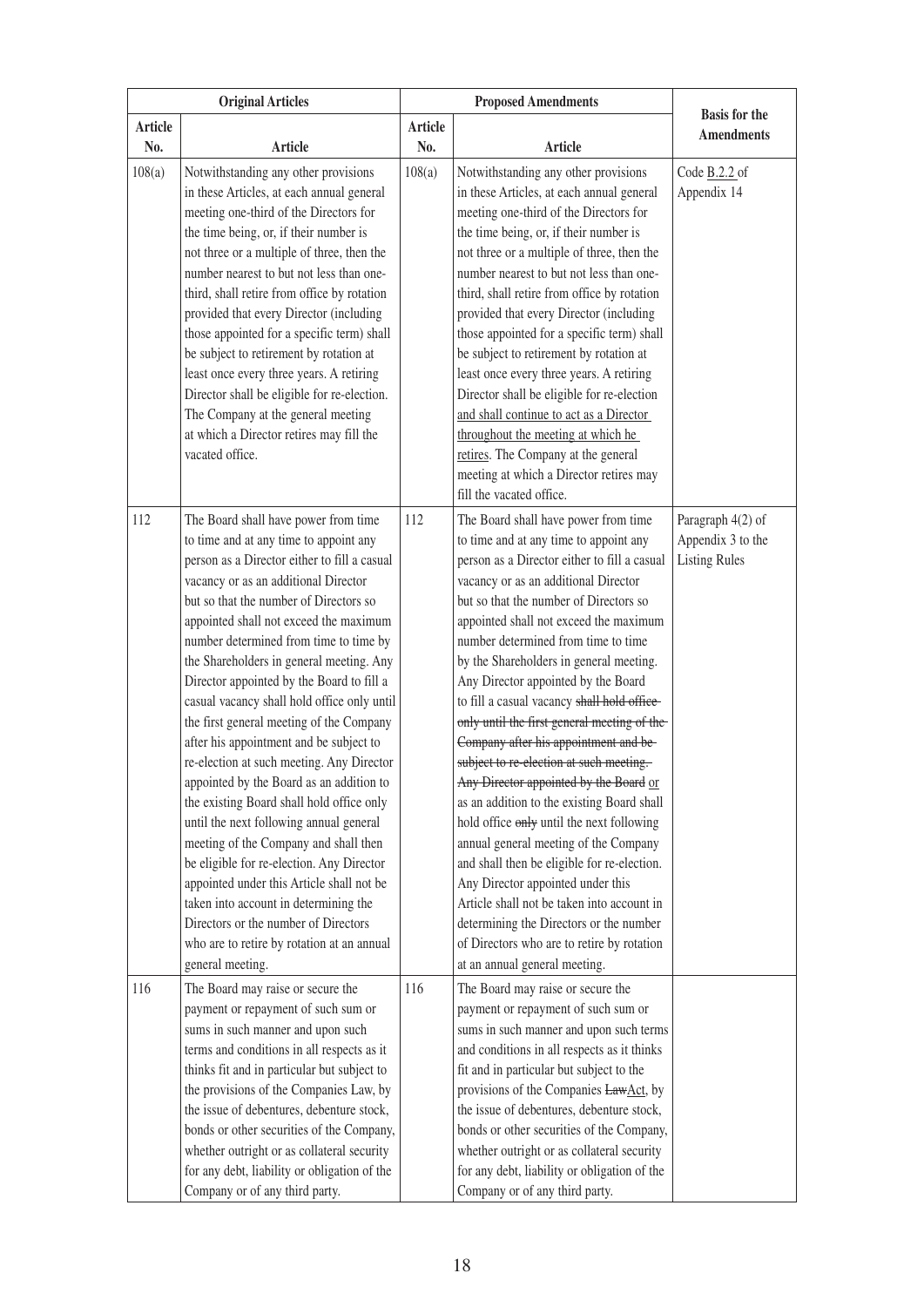|                | <b>Original Articles</b>                                                                                                                                                                                                                                                                                                                                                                                                                                                                                                                                                                                                                                                                                                                                                                                                                                         |                | <b>Proposed Amendments</b>                                                                                                                                                                                                                                                                                                                                                                                                                                                                                                                                                                                                                                                                                                                                                                                                                                                           |                                           |
|----------------|------------------------------------------------------------------------------------------------------------------------------------------------------------------------------------------------------------------------------------------------------------------------------------------------------------------------------------------------------------------------------------------------------------------------------------------------------------------------------------------------------------------------------------------------------------------------------------------------------------------------------------------------------------------------------------------------------------------------------------------------------------------------------------------------------------------------------------------------------------------|----------------|--------------------------------------------------------------------------------------------------------------------------------------------------------------------------------------------------------------------------------------------------------------------------------------------------------------------------------------------------------------------------------------------------------------------------------------------------------------------------------------------------------------------------------------------------------------------------------------------------------------------------------------------------------------------------------------------------------------------------------------------------------------------------------------------------------------------------------------------------------------------------------------|-------------------------------------------|
| <b>Article</b> |                                                                                                                                                                                                                                                                                                                                                                                                                                                                                                                                                                                                                                                                                                                                                                                                                                                                  | <b>Article</b> |                                                                                                                                                                                                                                                                                                                                                                                                                                                                                                                                                                                                                                                                                                                                                                                                                                                                                      | <b>Basis</b> for the<br><b>Amendments</b> |
| No.            | <b>Article</b>                                                                                                                                                                                                                                                                                                                                                                                                                                                                                                                                                                                                                                                                                                                                                                                                                                                   | No.            | Article                                                                                                                                                                                                                                                                                                                                                                                                                                                                                                                                                                                                                                                                                                                                                                                                                                                                              |                                           |
| 119            | The Directors shall cause a proper<br>register to be kept, in accordance with<br>the provisions of the Companies Law, of<br>all mortgages and charges specifically<br>affecting the property of the Company<br>and shall duly comply with such<br>provisions of the Companies Law with<br>regard to the registration of mortgages<br>and charges as may be specified or<br>required.                                                                                                                                                                                                                                                                                                                                                                                                                                                                             | 119            | The Directors shall cause a proper<br>register to be kept, in accordance with<br>the provisions of the Companies LawAct,<br>of all mortgages and charges specifically<br>affecting the property of the Company and<br>shall duly comply with such provisions of<br>the Companies LawAct with regard to the<br>registration of mortgages and charges as<br>may be specified or required.                                                                                                                                                                                                                                                                                                                                                                                                                                                                                              |                                           |
| 127            | The business of the Company shall be<br>managed by the Board who, in addition<br>to the powers and authorities by these<br>Articles expressly conferred upon it,<br>may exercise all such powers and do all<br>such acts and things as may be exercised<br>or done or approved by the Company<br>and are not hereby or by the Companies<br>Law expressly directed or required to<br>be exercised or done by the Company in<br>general meeting, but subject nevertheless<br>to the provisions of the Companies<br>Law and of these Articles and to any<br>regulations from time to time made by the<br>Company in general meeting not being<br>inconsistent with such provisions or these<br>Articles, provided that no regulation so<br>made shall invalidate any prior act of the<br>Board which would have been valid if<br>such regulation had not been made. | 127            | The business of the Company shall be<br>managed by the Board who, in addition<br>to the powers and authorities by these<br>Articles expressly conferred upon it,<br>may exercise all such powers and do all<br>such acts and things as may be exercised<br>or done or approved by the Company<br>and are not hereby or by the Companies<br><b>LawAct</b> expressly directed or required to<br>be exercised or done by the Company in<br>general meeting, but subject nevertheless<br>to the provisions of the Companies<br><b>LawAct</b> and of these Articles and to any<br>regulations from time to time made by the<br>Company in general meeting not being<br>inconsistent with such provisions or these<br>Articles, provided that no regulation so<br>made shall invalidate any prior act of the<br>Board which would have been valid if<br>such regulation had not been made. |                                           |
| 144            | The Secretary shall be appointed by the<br>Board for such term, at such remuneration<br>and upon such conditions as it may<br>think fit, and any Secretary so appointed<br>may, without prejudice to his right<br>under any contract with the Company,<br>be removed by the Board. Anything by<br>the Companies Law or these Articles<br>required or authorised to be done by or<br>to the Secretary, if the office is vacant or<br>there is for any other reason no Secretary<br>capable of acting, may be done by or to<br>any assistant or deputy Secretary, or if<br>there is no assistant or deputy Secretary<br>capable of acting, by or to any officer<br>of the Company authorised generally or<br>specifically on behalf of the Board.                                                                                                                  | 144            | The Secretary shall be appointed by the<br>Board for such term, at such remuneration<br>and upon such conditions as it may<br>think fit, and any Secretary so appointed<br>may, without prejudice to his right<br>under any contract with the Company,<br>be removed by the Board. Anything by<br>the Companies LawAct or these Articles<br>required or authorised to be done by or<br>to the Secretary, if the office is vacant or<br>there is for any other reason no Secretary<br>capable of acting, may be done by or to<br>any assistant or deputy Secretary, or if<br>there is no assistant or deputy Secretary<br>capable of acting, by or to any officer<br>of the Company authorised generally or<br>specifically on behalf of the Board.                                                                                                                                   |                                           |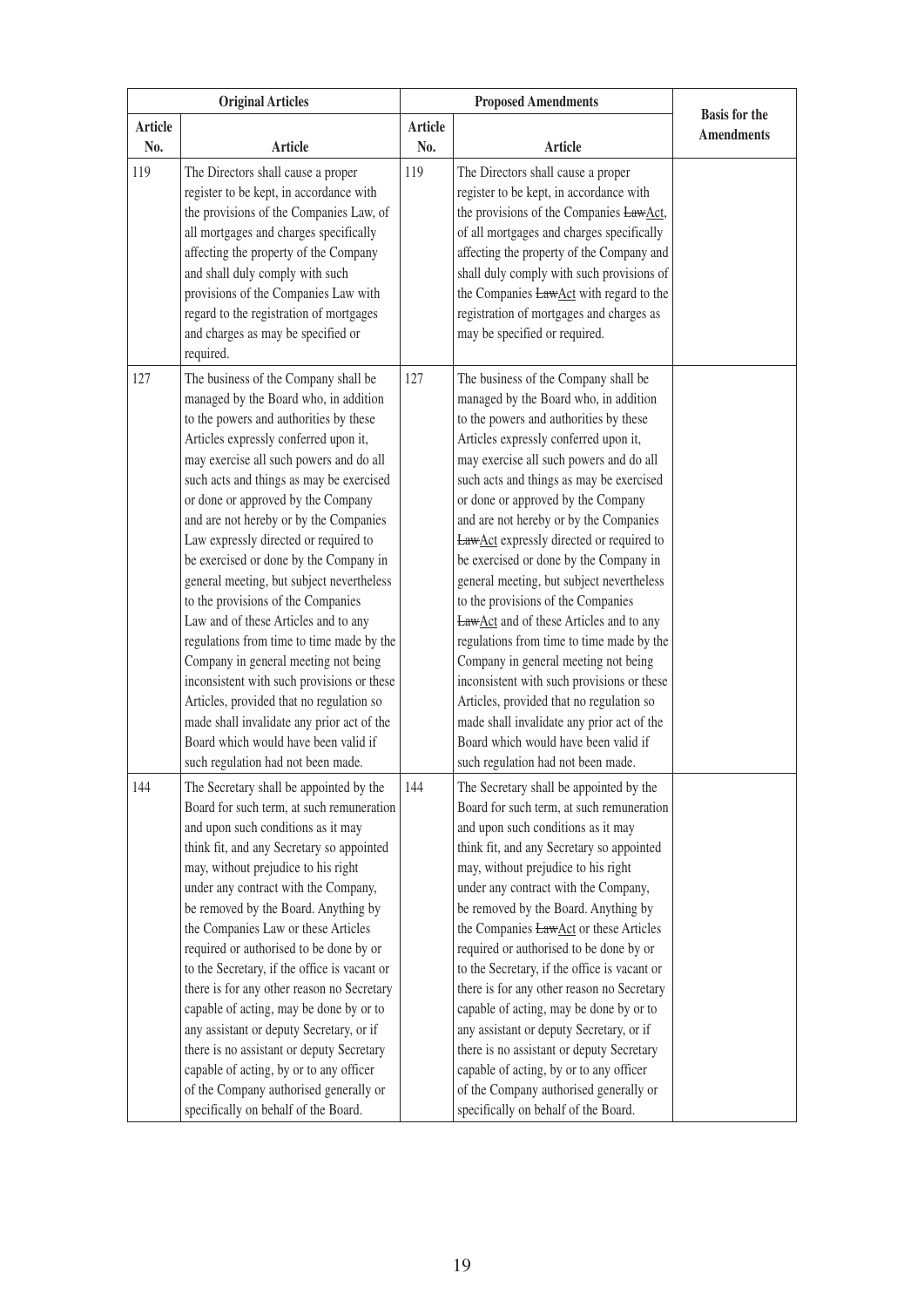|         | <b>Original Articles</b>                                                             | <b>Proposed Amendments</b> |                                                                                  |                                           |
|---------|--------------------------------------------------------------------------------------|----------------------------|----------------------------------------------------------------------------------|-------------------------------------------|
| Article |                                                                                      | <b>Article</b>             |                                                                                  | <b>Basis for the</b><br><b>Amendments</b> |
| No.     | <b>Article</b>                                                                       | No.                        | Article                                                                          |                                           |
| 145     | The Secretary shall attend all meetings of                                           | 145                        | The Secretary shall attend all meetings of                                       |                                           |
|         | the Shareholders and shall keep correct                                              |                            | the Shareholders and shall keep correct                                          |                                           |
|         | minutes of such meetings and enter the                                               |                            | minutes of such meetings and enter the                                           |                                           |
|         | same in the proper books provided for                                                |                            | same in the proper books provided for                                            |                                           |
|         | the purpose. He shall perform such other                                             |                            | the purpose. He shall perform such other                                         |                                           |
|         | duties as are prescribed by the Companies                                            |                            | duties as are prescribed by the Companies                                        |                                           |
|         | Law and these Articles, together with                                                |                            | LawAct and these Articles, together with                                         |                                           |
|         | such other duties as may from time to                                                |                            | such other duties as may from time to                                            |                                           |
|         | time be prescribed by the Board.                                                     |                            | time be prescribed by the Board.                                                 |                                           |
| 146     | A provision of the Companies Law or of                                               | 146                        | A provision of the Companies LawAct or                                           |                                           |
|         | these Articles requiring or authorising a                                            |                            | of these Articles requiring or authorising                                       |                                           |
|         | thing to be done by or to a Director and                                             |                            | a thing to be done by or to a Director and                                       |                                           |
|         | the Secretary shall not be satisfied by                                              |                            | the Secretary shall not be satisfied by                                          |                                           |
|         | its being done by or to the same person                                              |                            | its being done by or to the same person                                          |                                           |
|         | acting both as Director and as, or in place                                          |                            | acting both as Director and as, or in place                                      |                                           |
|         | of the Secretary.                                                                    |                            | of the Secretary.                                                                |                                           |
| 147(a)  | Subject to the Companies Law, the                                                    | 147(a)                     | Subject to the Companies LawAct, the                                             |                                           |
|         | Company shall have one or more Seals                                                 |                            | Company shall have one or more Seals                                             |                                           |
|         | as the Board may determine, and may<br>have a Seal for use outside the Cayman        |                            | as the Board may determine, and may<br>have a Seal for use outside the Cayman    |                                           |
|         | Islands. The Board shall provide for the                                             |                            | Islands. The Board shall provide for the                                         |                                           |
|         | safe custody of each Seal, and no Seal                                               |                            | safe custody of each Seal, and no Seal                                           |                                           |
|         | shall be used without the authority of the                                           |                            | shall be used without the authority of the                                       |                                           |
|         | Board or a committee authorised by the                                               |                            | Board or a committee authorised by the                                           |                                           |
|         | Board in that behalf.                                                                |                            | Board in that behalf.                                                            |                                           |
| 153(a)  | The Company in general meeting may,                                                  | 153(a)                     | The Company in general meeting may,                                              |                                           |
|         | upon the recommendation of the Board,                                                |                            | upon the recommendation of the Board,                                            |                                           |
|         | resolve to capitalise any sum standing                                               |                            | resolve to capitalise any sum standing                                           |                                           |
|         | to the credit of any of the Company's                                                |                            | to the credit of any of the Company's                                            |                                           |
|         | reserve accounts which are available                                                 |                            | reserve accounts which are available for                                         |                                           |
|         | for distribution (including its share                                                |                            | distribution (including its share premium                                        |                                           |
|         | premium account and capital redemption                                               |                            | account and capital redemption reserve                                           |                                           |
|         | reserve fund, subject to the Companies                                               |                            | fund, subject to the Companies LawAct)                                           |                                           |
|         | Law) and to appropriate such sums to                                                 |                            | and to appropriate such sums to the                                              |                                           |
|         | the holders of Shares on the Register at<br>the close of business on the date of the |                            | holders of Shares on the Register at<br>the close of business on the date of the |                                           |
|         | relevant resolution (or such other date as                                           |                            | relevant resolution (or such other date as                                       |                                           |
|         | may be specified therein or determined                                               |                            | may be specified therein or determined                                           |                                           |
|         | as provided therein) in the proportions                                              |                            | as provided therein) in the proportions                                          |                                           |
|         | in which such sum would have been                                                    |                            | in which such sum would have been                                                |                                           |
|         | divisible amongst them had the same                                                  |                            | divisible amongst them had the same                                              |                                           |
|         | been a distribution of profits by way                                                |                            | been a distribution of profits by way                                            |                                           |
|         | of Dividend and to apply such sum on                                                 |                            | of Dividend and to apply such sum on                                             |                                           |
|         | their behalf in paying up in full unissued                                           |                            | their behalf in paying up in full unissued                                       |                                           |
|         | Shares for allotment and distribution                                                |                            | Shares for allotment and distribution                                            |                                           |
|         | credited as fully paid-up to and amongst                                             |                            | credited as fully paid-up to and amongst                                         |                                           |
|         | them in the proportion aforesaid.                                                    |                            | them in the proportion aforesaid.                                                |                                           |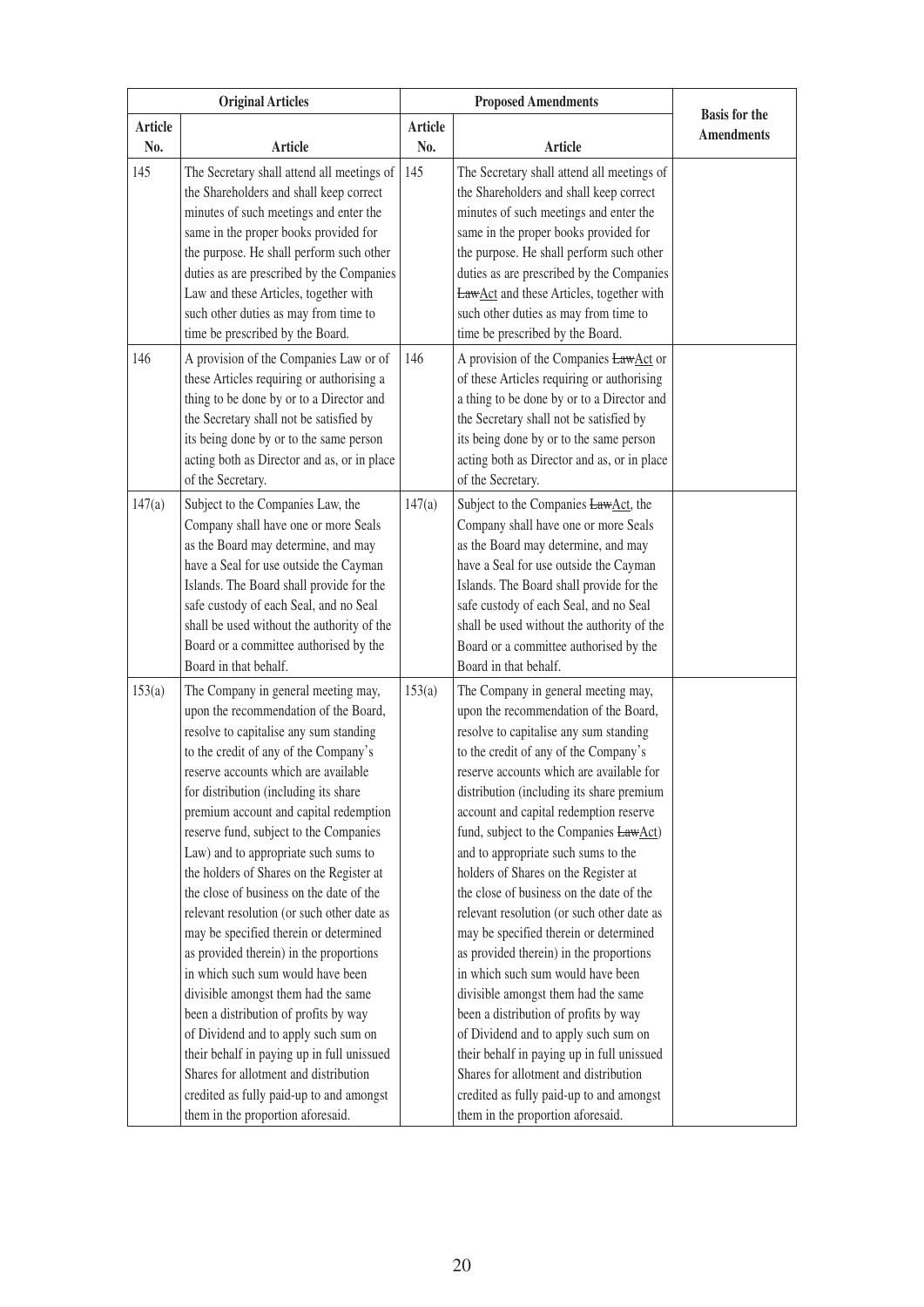|         | <b>Original Articles</b>                                                                                                                                                                                                                                                                                                                                                                                                                                                                                                                                                                                                                                                                                                                                                                                                                                                                                                                                         |                | <b>Proposed Amendments</b>                                                                                                                                                                                                                                                                                                                                                                                                                                                                                                                                                                                                                                                                                                                                                                                                                                                                                                                                                 |                                           |
|---------|------------------------------------------------------------------------------------------------------------------------------------------------------------------------------------------------------------------------------------------------------------------------------------------------------------------------------------------------------------------------------------------------------------------------------------------------------------------------------------------------------------------------------------------------------------------------------------------------------------------------------------------------------------------------------------------------------------------------------------------------------------------------------------------------------------------------------------------------------------------------------------------------------------------------------------------------------------------|----------------|----------------------------------------------------------------------------------------------------------------------------------------------------------------------------------------------------------------------------------------------------------------------------------------------------------------------------------------------------------------------------------------------------------------------------------------------------------------------------------------------------------------------------------------------------------------------------------------------------------------------------------------------------------------------------------------------------------------------------------------------------------------------------------------------------------------------------------------------------------------------------------------------------------------------------------------------------------------------------|-------------------------------------------|
| Article |                                                                                                                                                                                                                                                                                                                                                                                                                                                                                                                                                                                                                                                                                                                                                                                                                                                                                                                                                                  | <b>Article</b> |                                                                                                                                                                                                                                                                                                                                                                                                                                                                                                                                                                                                                                                                                                                                                                                                                                                                                                                                                                            | <b>Basis for the</b><br><b>Amendments</b> |
| No.     | <b>Article</b>                                                                                                                                                                                                                                                                                                                                                                                                                                                                                                                                                                                                                                                                                                                                                                                                                                                                                                                                                   | No.            | <b>Article</b>                                                                                                                                                                                                                                                                                                                                                                                                                                                                                                                                                                                                                                                                                                                                                                                                                                                                                                                                                             |                                           |
| 153(b)  | Subject to the Companies Law, whenever<br>such a resolution as aforesaid shall have<br>been passed, the Board shall make all<br>appropriations and applications of the<br>reserves or profits and undivided profits<br>resolved to be capitalised thereby, and<br>attend to all allotments and issues of fully<br>paid Shares, debentures, ()                                                                                                                                                                                                                                                                                                                                                                                                                                                                                                                                                                                                                    | 153(b)         | Subject to the Companies LawAct,<br>whenever such a resolution as aforesaid<br>shall have been passed, the Board shall<br>make all appropriations and applications<br>of the reserves or profits and undivided<br>profits resolved to be capitalised thereby,<br>and attend to all allotments and issues of<br>fully paid Shares, debentures, ()                                                                                                                                                                                                                                                                                                                                                                                                                                                                                                                                                                                                                           |                                           |
| 154     | Subject to the Companies Law and these<br>Articles, the Company in general meeting<br>may declare Dividends in any currency<br>but no Dividends shall exceed the amount<br>recommended by the Board.                                                                                                                                                                                                                                                                                                                                                                                                                                                                                                                                                                                                                                                                                                                                                             | 154            | Subject to the Companies LawAct and<br>these Articles, the Company in general<br>meeting may declare Dividends in any<br>currency but no Dividends shall exceed<br>the amount recommended by the Board.                                                                                                                                                                                                                                                                                                                                                                                                                                                                                                                                                                                                                                                                                                                                                                    |                                           |
| 156(a)  | No Dividend shall be declared or paid<br>or shall be made otherwise than in<br>accordance with the Companies Law.                                                                                                                                                                                                                                                                                                                                                                                                                                                                                                                                                                                                                                                                                                                                                                                                                                                | 156(a)         | No Dividend shall be declared or paid<br>or shall be made otherwise than in<br>accordance with the Companies LawAct.                                                                                                                                                                                                                                                                                                                                                                                                                                                                                                                                                                                                                                                                                                                                                                                                                                                       |                                           |
| 156(b)  | Subject to the provisions of the<br>Companies Law but without prejudice<br>to paragraph (a) of this Article, where<br>any asset, business or property is bought<br>by the Company as from a past date<br>(whether such date be before or after the<br>incorporation of the Company) the profits<br>and losses thereof as from such date may<br>at the discretion of the Board in whole<br>or in part be carried to revenue account<br>and treated for all purposes as profits or<br>losses of the Company, and be available<br>for Dividend accordingly. Subject as<br>aforesaid, if any Shares or securities are<br>purchased cum Dividend or interest, such<br>Dividend or interest may at the discretion<br>of the Board be treated as revenue, and<br>it shall not be obligatory to capitalise<br>the same or any part thereof or to apply<br>the same towards reduction of or writing<br>down the book cost of the asset, business<br>or property acquired. | 156(b)         | Subject to the provisions of the<br>Companies <b>LawAct</b> but without prejudice<br>to paragraph (a) of this Article, where<br>any asset, business or property is bought<br>by the Company as from a past date<br>(whether such date be before or after the<br>incorporation of the Company) the profits<br>and losses thereof as from such date may<br>at the discretion of the Board in whole<br>or in part be carried to revenue account<br>and treated for all purposes as profits or<br>losses of the Company, and be available<br>for Dividend accordingly. Subject as<br>aforesaid, if any Shares or securities are<br>purchased cum Dividend or interest, such<br>Dividend or interest may at the discretion<br>of the Board be treated as revenue, and<br>it shall not be obligatory to capitalise<br>the same or any part thereof or to apply<br>the same towards reduction of or writing<br>down the book cost of the asset, business<br>or property acquired. |                                           |
| 159     | Whenever the Board or the Company<br>in general meeting has resolved that a<br>Dividend be paid or declared, the Board<br>may further resolve that such Dividend<br>be satisfied wholly or in part by the<br>distribution of specific assets of any<br>kind and in particular of paid up shares,<br>debentures or warrants to subscribe<br>securities of any other company, or<br>in any one or more of such ways,<br>with or without offering any rights to<br>Shareholders to elect to receive such<br>Dividend in cash, and ()                                                                                                                                                                                                                                                                                                                                                                                                                                | 159            | Whenever the Board or the Company<br>in general meeting has resolved that a<br>Dividend be paid or declared, the Board<br>may further resolve that such Dividend<br>be satisfied wholly or in part by the<br>distribution of specific assets of any<br>kind and in particular of paid up shares,<br>debentures or warrants to subscribe<br>securities of the Company or any other<br>company, or in any one or more of such<br>ways, with or without offering any rights<br>to Shareholders to elect to receive such<br>Dividend in cash, and ()                                                                                                                                                                                                                                                                                                                                                                                                                           |                                           |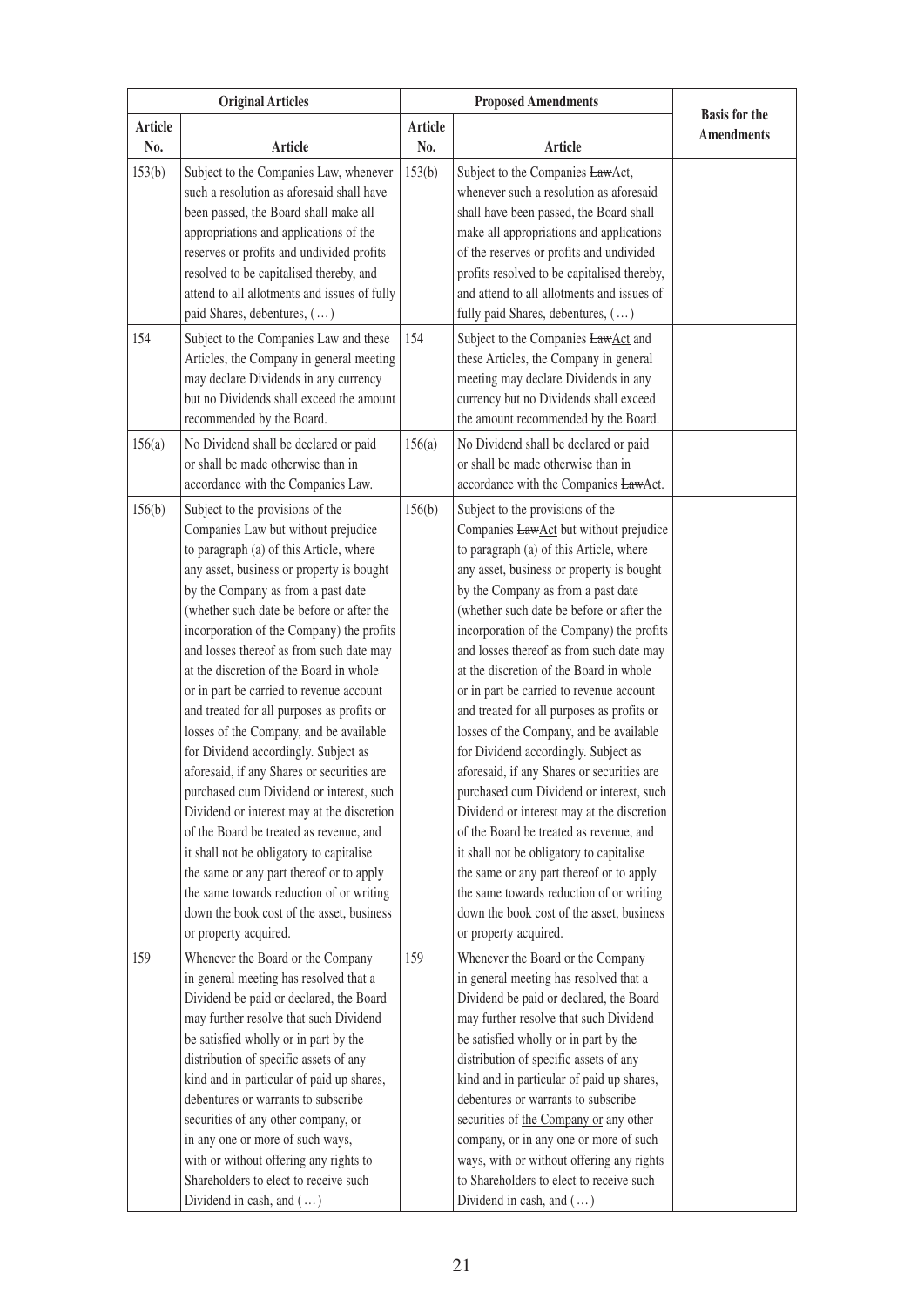| <b>Original Articles</b> |                                                                                                                                                                                                                                                                                                                                                                                                                                                                |                | <b>Proposed Amendments</b>                                                                                                                                                                                                                                                                                                                                                                                                                                        |                                           |
|--------------------------|----------------------------------------------------------------------------------------------------------------------------------------------------------------------------------------------------------------------------------------------------------------------------------------------------------------------------------------------------------------------------------------------------------------------------------------------------------------|----------------|-------------------------------------------------------------------------------------------------------------------------------------------------------------------------------------------------------------------------------------------------------------------------------------------------------------------------------------------------------------------------------------------------------------------------------------------------------------------|-------------------------------------------|
| <b>Article</b><br>No.    | <b>Article</b>                                                                                                                                                                                                                                                                                                                                                                                                                                                 | Article<br>No. | <b>Article</b>                                                                                                                                                                                                                                                                                                                                                                                                                                                    | <b>Basis for the</b><br><b>Amendments</b> |
| 171                      | The Board shall make or cause to be<br>made such annual or other returns or<br>filings as may be required to be made in<br>accordance with the Companies Law.                                                                                                                                                                                                                                                                                                  | 171            | The Board shall make or cause to be<br>made such annual or other returns or<br>filings as may be required to be made in<br>accordance with the Companies LawAct.                                                                                                                                                                                                                                                                                                  |                                           |
| 172                      | The Board shall cause proper books<br>of account to be kept of the sums of<br>money received and expended by the<br>Company, and the matters in respect of<br>which such receipts and expenditure take<br>place; and of the assets and liabilities<br>of the Company and of all other matters<br>required by the Companies Law<br>necessary to give a true and fair view of<br>the state of the Company's affairs and to<br>show and explain its transactions. | 172            | The Board shall cause proper books<br>of account to be kept of the sums of<br>money received and expended by the<br>Company, and the matters in respect of<br>which such receipts and expenditure take<br>place; and of the assets and liabilities<br>of the Company and of all other matters<br>required by the Companies LawAct<br>necessary to give a true and fair view of<br>the state of the Company's affairs and to<br>show and explain its transactions. |                                           |
| 174                      | No Shareholder (not being a Director)<br>or other person shall have any right<br>of inspecting any account or book<br>or document of the Company except<br>as conferred by the Companies Law<br>or ordered by a court of competent<br>jurisdiction or authorised by the Board or<br>the Company in general meeting.                                                                                                                                            | 174            | No Shareholder (not being a Director)<br>or other person shall have any right<br>of inspecting any account or book or<br>document of the Company except as<br>conferred by the Companies LawAct<br>or ordered by a court of competent<br>jurisdiction or authorised by the Board or<br>the Company in general meeting.                                                                                                                                            |                                           |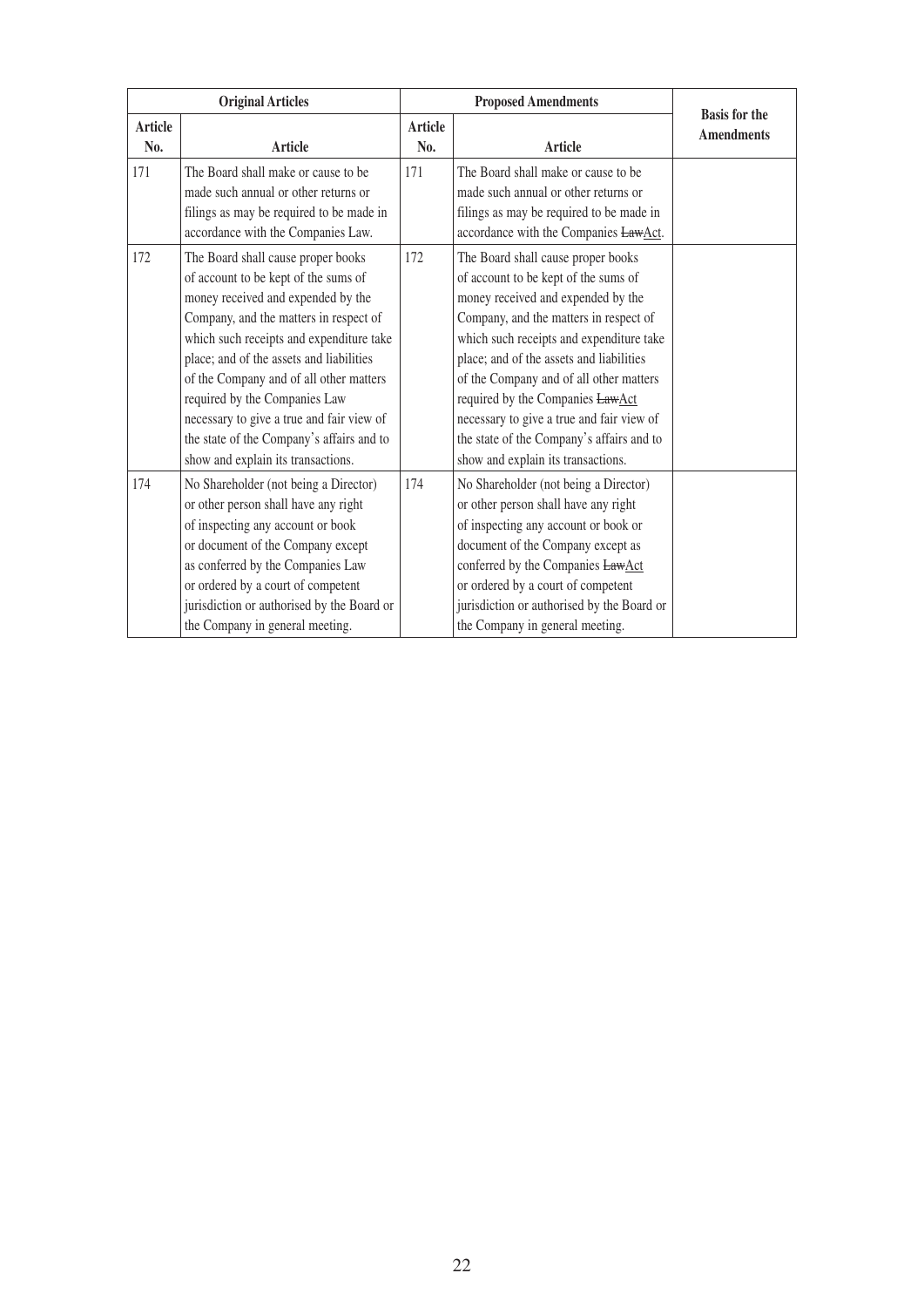| <b>Original Articles</b> |     | <b>Proposed Amendments</b>                                                                                                                                                                                                                                                                                                                                                                                                                                                                                                                                                                                                                                                                                                                                                                                                                                                                                                                                                                                                                                                                 |                |     | <b>Basis for the</b>                                                                                                                                                                                                                                                                                                                                                                                                                                                                                                                                                                                                                                                                                             |                                                   |
|--------------------------|-----|--------------------------------------------------------------------------------------------------------------------------------------------------------------------------------------------------------------------------------------------------------------------------------------------------------------------------------------------------------------------------------------------------------------------------------------------------------------------------------------------------------------------------------------------------------------------------------------------------------------------------------------------------------------------------------------------------------------------------------------------------------------------------------------------------------------------------------------------------------------------------------------------------------------------------------------------------------------------------------------------------------------------------------------------------------------------------------------------|----------------|-----|------------------------------------------------------------------------------------------------------------------------------------------------------------------------------------------------------------------------------------------------------------------------------------------------------------------------------------------------------------------------------------------------------------------------------------------------------------------------------------------------------------------------------------------------------------------------------------------------------------------------------------------------------------------------------------------------------------------|---------------------------------------------------|
| <b>Article</b>           |     |                                                                                                                                                                                                                                                                                                                                                                                                                                                                                                                                                                                                                                                                                                                                                                                                                                                                                                                                                                                                                                                                                            | <b>Article</b> |     |                                                                                                                                                                                                                                                                                                                                                                                                                                                                                                                                                                                                                                                                                                                  | <b>Amendments</b>                                 |
| No.                      |     | <b>Article</b>                                                                                                                                                                                                                                                                                                                                                                                                                                                                                                                                                                                                                                                                                                                                                                                                                                                                                                                                                                                                                                                                             | No.            |     | <b>Article</b>                                                                                                                                                                                                                                                                                                                                                                                                                                                                                                                                                                                                                                                                                                   |                                                   |
| 176                      | (a) | The Company shall at each annual<br>general meeting appoint one or<br>more firms of auditors to hold<br>office until the conclusion of<br>the next annual general meeting<br>on such terms and with such<br>duties as may be agreed with the<br>Board, but if an appointment is<br>not made, the Auditors in office<br>shall continue in office until a<br>successor is appointed. A Director,<br>officer or employee of any such<br>Director, officer or employee shall<br>not be appointed Auditors of the<br>Company. The Board may fill<br>any casual vacancy in the office<br>of Auditors, but while any such<br>vacancy continues the surviving<br>or continuing Auditors (if any)<br>may act. The remuneration of<br>the Auditors shall be fixed by or<br>on the authority of the Company<br>in the annual general meeting<br>except that in any particular year<br>the Company in general meeting<br>may delegate the fixing of such<br>remuneration to the Board and<br>the remuneration of any Auditors<br>appointed to fill any casual<br>vacancy may be fixed by the<br>Board. | 176            | (a) | The Company shall at each annual<br>general meeting appoint one or<br>more firms of auditors to hold<br>office until the conclusion of<br>the next annual general meeting<br>on such terms and with such<br>duties as may be agreed with the<br>Board, but if an appointment is<br>not made, the Auditors in office<br>shall continue in office until a<br>successor is appointed. A Director,<br>officer or employee of any such<br>Director, officer or employee shall<br>not be appointed Auditors of the<br>Company. The remuneration of the<br>Auditors shall be fixed by or on<br>the authority of the Company in<br>the annual general meeting or in<br>such manner as the Shareholders<br>may determine. | Paragraph 17 of<br>Appendix 3 of Listing<br>Rules |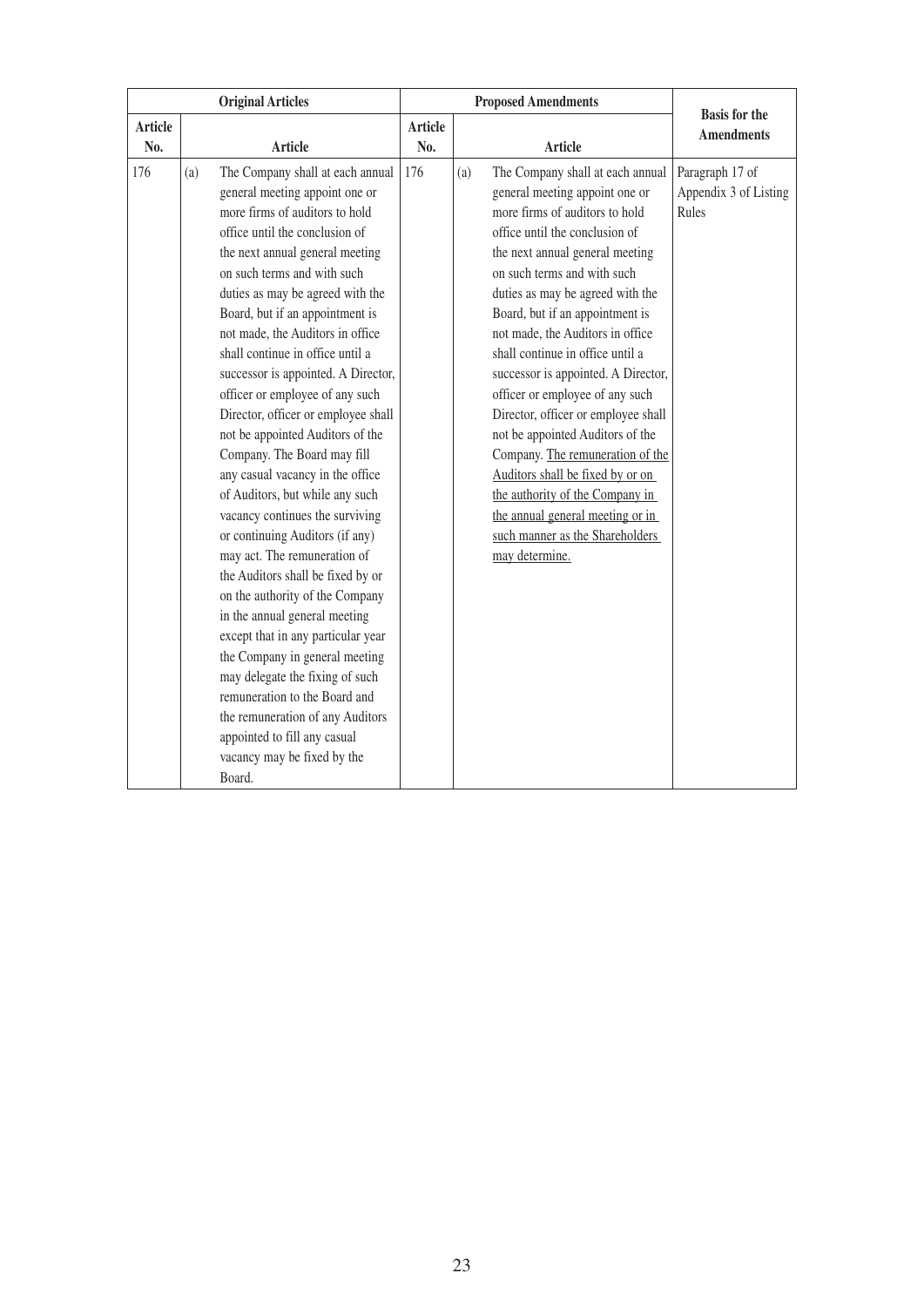|                | <b>Original Articles</b>                                                                                                                                                                                                                                                                                                                                      |                       | <b>Proposed Amendments</b>                                                                                                                                                                                                                                                                                                                                                                                                                                                                                                                                                                                                                                                                                                                                                                                                                                                                                                   |                                           |
|----------------|---------------------------------------------------------------------------------------------------------------------------------------------------------------------------------------------------------------------------------------------------------------------------------------------------------------------------------------------------------------|-----------------------|------------------------------------------------------------------------------------------------------------------------------------------------------------------------------------------------------------------------------------------------------------------------------------------------------------------------------------------------------------------------------------------------------------------------------------------------------------------------------------------------------------------------------------------------------------------------------------------------------------------------------------------------------------------------------------------------------------------------------------------------------------------------------------------------------------------------------------------------------------------------------------------------------------------------------|-------------------------------------------|
| Article<br>No. | <b>Article</b>                                                                                                                                                                                                                                                                                                                                                | <b>Article</b><br>No. | Article                                                                                                                                                                                                                                                                                                                                                                                                                                                                                                                                                                                                                                                                                                                                                                                                                                                                                                                      | <b>Basis</b> for the<br><b>Amendments</b> |
|                | (b)<br>The Shareholders may, at any<br>general meeting convened and held<br>in accordance with these Articles,<br>remove the Auditors by Special<br>Resolution at any time before the<br>expiration of the term of office and<br>shall, by Ordinary Resolution, at<br>that meeting appoint new auditors<br>in its place for the remainder of<br>the term.     |                       | The Board may fill any casual<br>(b)<br>vacancy in the office of Auditors,<br>but while any such vacancy<br>continues the surviving or<br>continuing Auditors (if any) may<br>act. The remuneration of the<br>Auditors shall be fixed by or on-<br>the authority of the Company-<br>in the annual general meeting-<br>except that in any particular year-<br>the Company in general meeting-<br>may delegate the fixing of such-<br>remuneration to the Board and<br>the remuneration of any Auditors<br>appointed to fill any casual<br>vacancy may be fixed by the<br>Board. Subject to Article 176(a),<br>an Auditor appointed under this<br>Article shall hold office until the<br>next following annual general<br>meeting of the Company and shall<br>then be subject to appointment<br>by the Shareholders under Article<br>$176(a)$ at such remuneration to be<br>determined by the Members under<br>Article 176(a). |                                           |
| 180(a)         | Except where otherwise expressly stated,                                                                                                                                                                                                                                                                                                                      | 180(a)                | The Shareholders may, at any<br>(c)<br>general meeting convened and held<br>in accordance with these Articles,<br>remove the Auditors by Special<br>Ordinary Resolution at any time<br>before the expiration of the term<br>of office and shall, by Ordinary<br>Resolution, at that meeting appoint<br>new auditors in its place for the<br>remainder of the term.<br>Except where otherwise expressly stated,                                                                                                                                                                                                                                                                                                                                                                                                                                                                                                               |                                           |
|                | any notice or document to be given<br>to or by any person pursuant to these<br>Articles shall be in writing or, to the<br>extent permitted by the Companies Law<br>and the Listing Rules from time to time<br>and subject to this Article, contained in<br>an electronic communication. A notice<br>calling a meeting of the Board need not<br>be in writing. |                       | any notice or document to be given to or<br>by any person pursuant to these Articles<br>shall be in writing or, to the extent<br>permitted by the Companies LawAct<br>and the Listing Rules from time to time<br>and subject to this Article, contained in<br>an electronic communication. A notice<br>calling a meeting of the Board need not<br>be in writing.                                                                                                                                                                                                                                                                                                                                                                                                                                                                                                                                                             |                                           |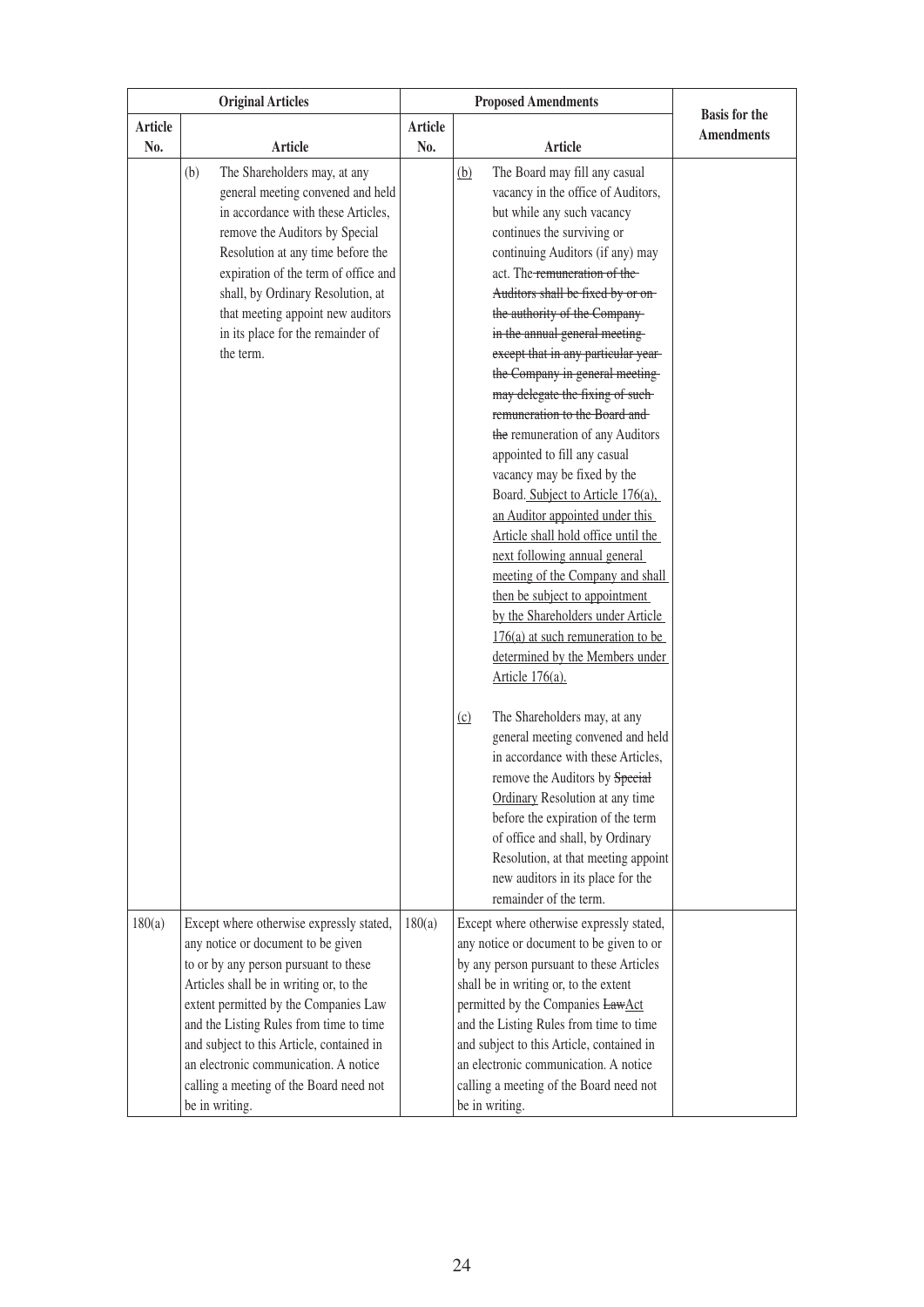| <b>Original Articles</b> |                                                                                                                                                                                                                                                                                                                                                                                                                                                                    | <b>Proposed Amendments</b> |                                                                                                                                                                                                                                                                                                                                                                                                                                                                              |                                                              |
|--------------------------|--------------------------------------------------------------------------------------------------------------------------------------------------------------------------------------------------------------------------------------------------------------------------------------------------------------------------------------------------------------------------------------------------------------------------------------------------------------------|----------------------------|------------------------------------------------------------------------------------------------------------------------------------------------------------------------------------------------------------------------------------------------------------------------------------------------------------------------------------------------------------------------------------------------------------------------------------------------------------------------------|--------------------------------------------------------------|
| <b>Article</b><br>No.    | <b>Article</b>                                                                                                                                                                                                                                                                                                                                                                                                                                                     | <b>Article</b><br>No.      | Article                                                                                                                                                                                                                                                                                                                                                                                                                                                                      | <b>Basis for the</b><br><b>Amendments</b>                    |
| 180(b)                   | () Without limiting the generality<br>of the foregoing but subject to the<br>Companies Law and the Listing Rules,<br>a notice or document may be served<br>or delivered by the Company to any<br>Shareholder by electronic means to such<br>address as may from time to time be<br>authorised by the Shareholder concerned<br>or by publishing it on a website and<br>notifying the Shareholder concerned that<br>it has been so published.                        | 180(b)                     | $(\dots)$ Without limiting the generality<br>of the foregoing but subject to the<br>Companies <b>LawAct</b> and the Listing<br>Rules, a notice or document may be<br>served or delivered by the Company to<br>any Shareholder by electronic means to<br>such address as may from time to time be<br>authorised by the Shareholder concerned<br>or by publishing it on a website and<br>notifying the Shareholder concerned that<br>it has been so published.                 |                                                              |
| 188                      | Subject to the Companies Law, a<br>resolution that the Company be wound up<br>by the Court or be wound up voluntarily<br>shall be passed by way of a Special<br>Resolution.                                                                                                                                                                                                                                                                                        | 188                        | Subject to the Companies LawAct, a<br>resolution that the Company be wound up<br>by the Court or be wound up voluntarily<br>shall be passed by way of a Special<br>Resolution.                                                                                                                                                                                                                                                                                               | Paragraph 21 of<br>Appendix 3 to the<br><b>Listing Rules</b> |
| 190                      | If the Company shall be wound up (in<br>whatever manner) the liquidator may,<br>with the sanction of a Special Resolution<br>and any other sanction required by<br>the Companies Law, divide among<br>the Shareholders in specie or kind the<br>whole or any part of the assets of the<br>Company whether the assets shall consist<br>of property of one kind or shall consist<br>of properties of different kinds and the<br>liquidator may, for such purpose, () | 190                        | If the Company shall be wound up (in<br>whatever manner) the liquidator may,<br>with the sanction of a Special Resolution<br>and any other sanction required by the<br>Companies LawAct, divide among<br>the Shareholders in specie or kind the<br>whole or any part of the assets of the<br>Company whether the assets shall consist<br>of property of one kind or shall consist<br>of properties of different kinds and the<br>liquidator may, for such purpose, $(\dots)$ |                                                              |
|                          |                                                                                                                                                                                                                                                                                                                                                                                                                                                                    | 192                        | <b>FINANCIAL YEAR</b><br>Unless otherwise determined by the<br>Directors, the financial year end of the<br>Company shall be 31 of December in<br>each year.                                                                                                                                                                                                                                                                                                                  |                                                              |
| $192$ to<br>196          | $(\ldots)$                                                                                                                                                                                                                                                                                                                                                                                                                                                         | $193$ to<br>197            | $(\dots)$                                                                                                                                                                                                                                                                                                                                                                                                                                                                    | To reflect the Articles<br>numbering                         |
| Proviso<br>of 195        | The following provisions shall have<br>effect to the extent that they are not<br>prohibited by and are in compliance with<br>the Companies Law.                                                                                                                                                                                                                                                                                                                    | Proviso<br>of 196          | The following provisions shall have<br>effect to the extent that they are not<br>prohibited by and are in compliance with<br>the Companies LawAct.                                                                                                                                                                                                                                                                                                                           |                                                              |
| Proviso<br>of 196        | The following provisions shall have<br>effect at any time and from time to time<br>provided that they are not prohibited by<br>or inconsistent with the Companies Law:                                                                                                                                                                                                                                                                                             | Proviso<br>of 197          | The following provisions shall have<br>effect at any time and from time to time<br>provided that they are not prohibited<br>by or inconsistent with the Companies<br>LawAct:                                                                                                                                                                                                                                                                                                 |                                                              |